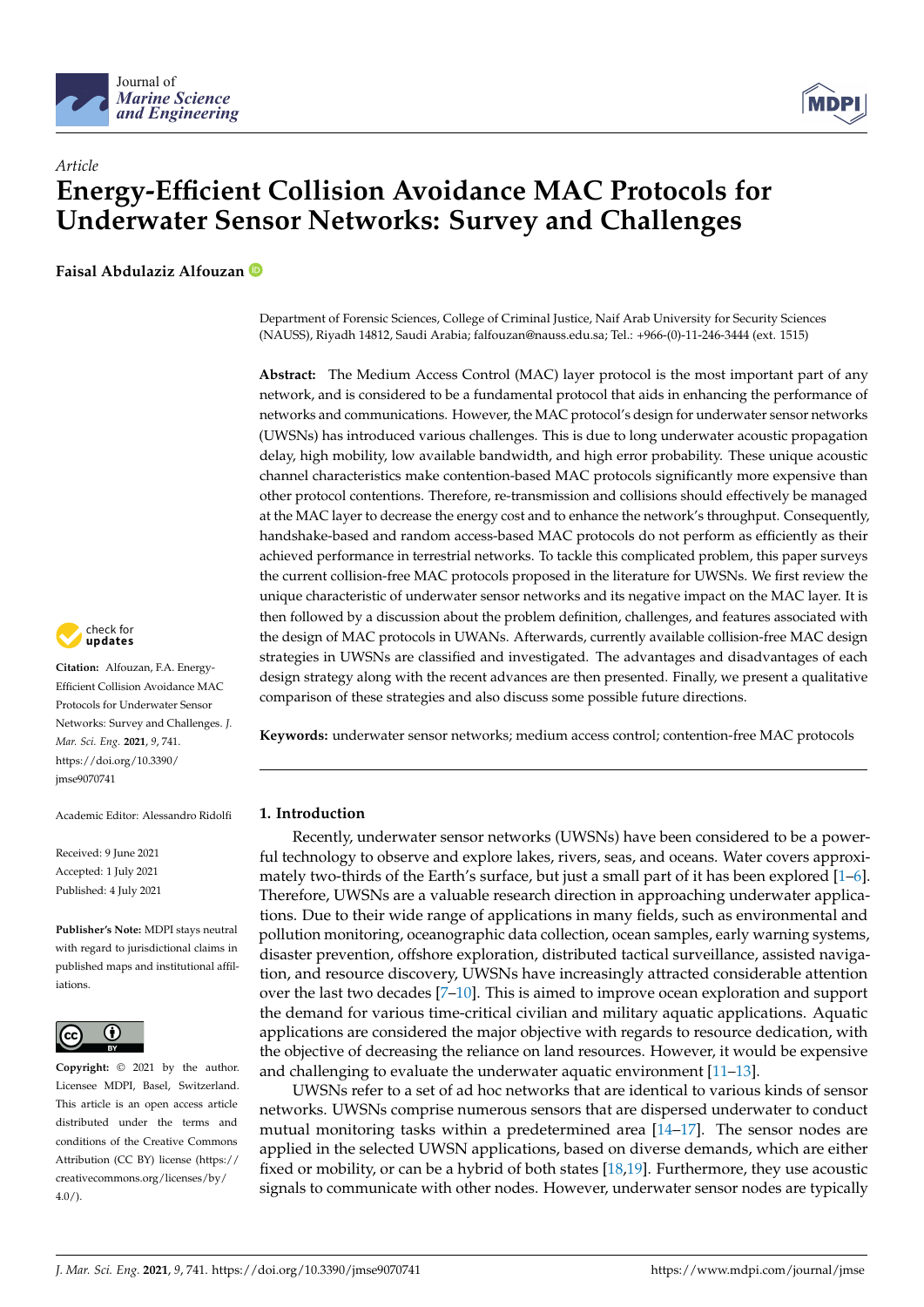very expensive, and are usually used in very large areas of the ocean environment, leading to a sparse deployment of networks involving mobile sensors [\[11\]](#page-16-1).

Underwater environments have certain physical restrictions and distinctive features, which should be considered during the development of Medium Access Control (MAC) protocols. These include slow propagation delay, low available bandwidth, energy limitations, sensors movements in water current, and high deployment expenses. In addition, UWSNs have different characteristics in comparison with the terrestrial sensor networks, where UWSNs use acoustic signals that lead to reduce network performance and more extensive range within underwater environments, which is unlike both optical and electromagnetic waves [\[20,](#page-16-7)[21\]](#page-16-8). Radio frequency (RF) waves are influenced by high attenuation in the aquatic environment, especially when the frequency is high. Consequently, high transmission power and large antennae are needed [\[1,](#page-15-0)[21\]](#page-16-8). Optical waves are rapidly impaired by scattering and absorption in water [\[21–](#page-16-8)[23\]](#page-16-9). Hence, a sensor node in water uses acoustic waves to communicate, which is five orders of magnitude less than that of radio waves. As a consequence of their lower propagation speed, higher propagation delays conduct in communication, even between nodes located close to each others.

The MAC protocol is generally designed to deal with the effective management of channel communications, and this objective can be achieved by sharing a medium with other sensors to prevent retransmissions and collisions on the network. Meanwhile, it contributes to support consistent network transmissions by resolving any conflict between network nodes during communication. Thus, the MAC protocol is able to provide high energy efficiency and throughput, reduced delay during communications, and fairness between nodes in the network. The MAC protocol can be categorised into two major classes, namely the contention-free and contention-based protocols [\[21,](#page-16-8)[24–](#page-16-10)[26\]](#page-16-11).

Due to some inherent characteristics of underwater acoustic channels, such as high latency, limited bandwidth, and a high bit error rate, resulting in the contention-based MAC protocols are totally expensive in UWSNs. More specifically, because of the abovementioned characteristics, the delay in packet transmission becomes very high, and hence the possibility of collisions in the random access-based MAC protocols highly increases. In the handshake-based MAC protocols, the performance significantly decreases due to the control packets exchanged (e.g., Request-To-Send/Clear-To-Send (RTS/CTS)) during the operational process which becomes an expensive task. Using the control packets in the handshake-based MAC protocols, the probability of collisions is therefore decreased, and becomes less than that in the random access-based MAC protocols. Because of the recent observations, the contentions by exchanging control packets are significantly more expensive, and thus both handshake-based and random access-based MAC cannot efficiently be operated, which are not as efficient as they are in the terrestrial networks [\[27–](#page-16-12)[29\]](#page-16-13).

Since the contention-based MAC protocols are expensive in UWSNs, the collisionfree MAC protocols guarantee to achieve a high performance (i.e., improving the energy efficiency, throughput, and fairness) [\[12](#page-16-14)[,30,](#page-16-15)[31\]](#page-16-16). In this category, contention-free, communication channels are separated into frequency, code domains, and time such as Frequency Division Multiple Access (FDMA), Code Division Multiple Access (CDMA), and Time Division Multiple Access (TDMA) [\[17,](#page-16-4)[32\]](#page-16-17).

The current used MAC solutions are mostly focused on Time-division multiple access (TDMA). This is due to the incompatibility between Frequency-division multiple access (FDMA) and UWSNs, as FDMA is considered to have narrow bandwidth in acoustic channels, and also experience diffusion of band systems due to multipath channels and fading. Additionally, CDMA is considered a more effective option for frequency selective fading, which occurs because of multiple paths. Thus, CDMA is not an effective solution for UWSNs, as it also faces the challenge of addressing the near-far problem [\[33\]](#page-16-18).

TDMA is one of the best technique that can be used properly in UWSNs. This due to its ability by sharing the frequency channel (i.e., dividing signal into multiple time slots, called duty cycling mechanism). In addition, TDMA is also able to keep reliable transmission schedules by operating an extra updating and scheduling phases in order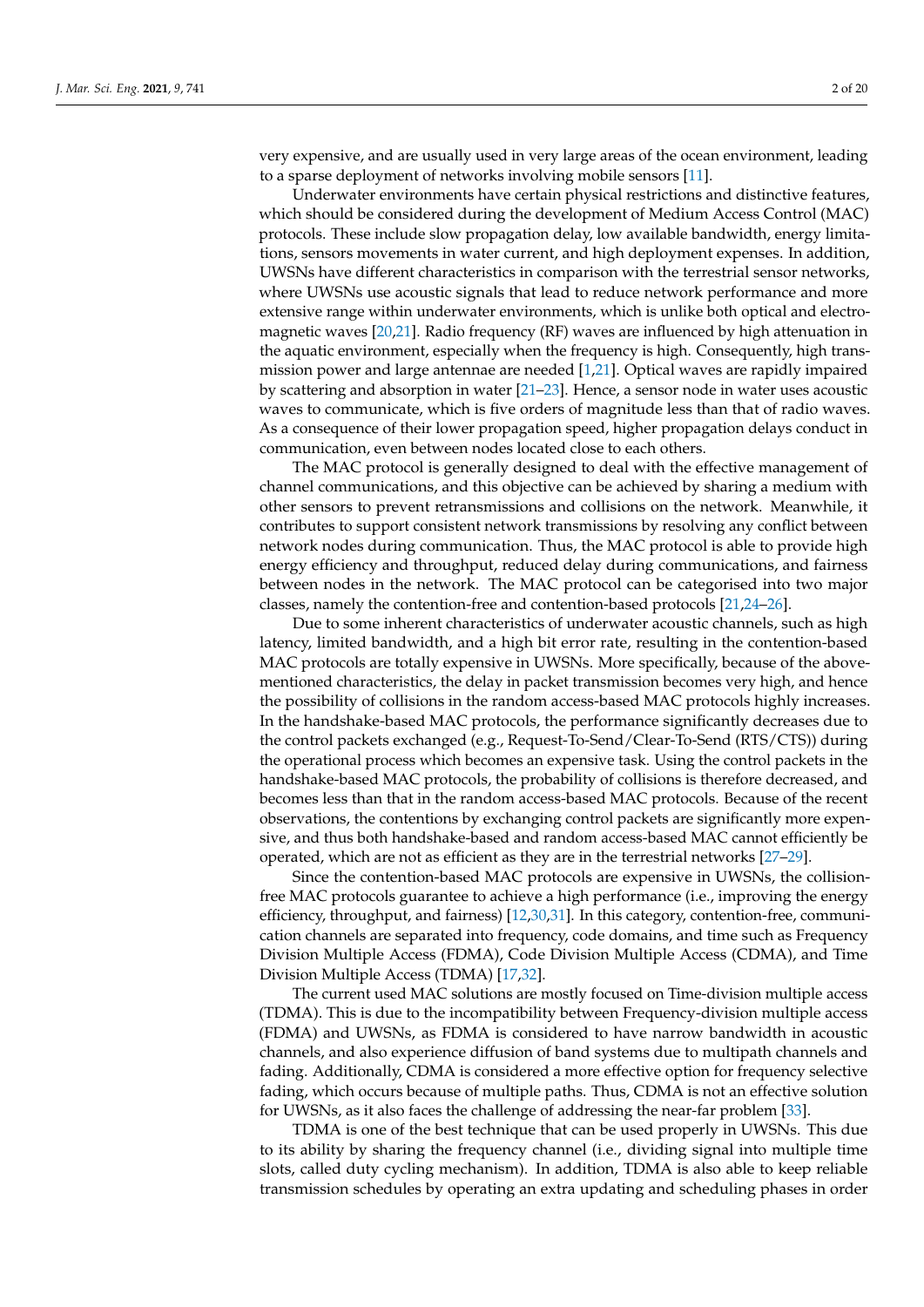to keep all the nodes synchronised. It also permits nodes, those are located outside of other nodes' transmission ranges, to send packets at the same time with no chance of collision. Consequently, TDMA expands channel reuse (i.e., concurrently sending in several neighbourhoods) and to also avoid packet re-transmission, which leads to increase the network throughput and decrease the energy usage.

To the best of our knowledge, this paper is the first to investigate the design strategies of contention-free MAC protocols, and how these protocols overcome the peculiar features of underwater acoustic channels. To achieve this, we first mention the characteristics of UWSNs in Section [2.](#page-2-0) Then, in Section [3,](#page-4-0) we investigate the MAC problem and challenges in three-dimensional (3D) UWSNs. A description of duty cycling mechanism is then presented in Section [4.](#page-7-0) In Section [5,](#page-7-1) we propose a classification for all the design strategies of the collision-free MAC protocols in UWSNs. In Section [6,](#page-11-0) these design strategies qualitatively are compared in terms of their performance regarding the MAC problems and challenges. Finally, in Section [7,](#page-14-0) we conclude the paper followed by identifying some directions and guidance for the future research on the MAC techniques in UWSNs.

#### <span id="page-2-0"></span>**2. Characteristics of Underwater Sensor Networks**

This section presents the unique characteristics of UWSNs. Underwater sensor networks pose more severe situations for MAC protocols to cope with. Due to the characteristics explained below, terrestrial MAC designs are quite impractical and cannot be employed directly in the underwater environment. Suitable MAC designs for underwater acoustic communications must therefore be developed, taking all the relevant characteristics into account.

## *2.1. Node Movement in Three-Dimensionality Area*

Since UWSNs are distributed in three-dimensions (3D), unlike terrestrial networks, sensor nodes move with the water current. 3D mobile nodes in medium access control can make difficulties for allowing sensor nodes to access the communication channel. The impact of hidden terminal problems in 3D UWSNs is more heavier than it is in terrestrial networks. This is mainly because of more existing neighbouring nodes whose located in different directions. Furthermore, the topology continuously changes along with the nodes' movement [\[34\]](#page-17-0). The speed of the sensor node depends on the water velocity, which differs over time.

#### *2.2. Impact of High Propagation Delays on MAC Protocols*

The high propagation delay of underwater acoustic communications has made the contention-based MAC protocols (handshaking-based and random access-based) inefficiently perform for UWSNs, while they achieve a high performance in terrestrial networks. In this network, the propagation delay between sensors has strict requirements. For instance, sensors without applying multi transmission techniques (e.g., TDMA and FDMA), packets transmitted concurrently from several sender nodes to one destination will collide due to the propagation time of these packets is negligible compared to their transmission times. In UWSNs, however, packets transmitted at the same time by multiple sender nodes at one receiver node may arrive at different times, taking into account the non-negligible propagation time difference.

An example of two sender nodes is illustrated in Figure [1.](#page-3-0) In this figure and by considering a time-slotted approach, sensors *B* and *C* transmit their data packets to sensor *A* as a one-hop neighbourhood at the beginning of a time slot. The distance between sensors *B* and *A* ( $d_{B-A}$ ) is not equal to the distance between *C* and *A* sensors ( $d_{C-A}$ ). Let us assume that the length of the packet is *L* bits and the bit rate (data transmission rate) of acoustic modem is *η* bits per second (bps). If these two distances, ((*dB*−*A*) and (*dC*−*A*)), meet the inequality, as shown in the following equation, both packets transmitted by sensors *B* and *C* simultaneously can successfully be received by sensor *A* with no collision [\[35\]](#page-17-1).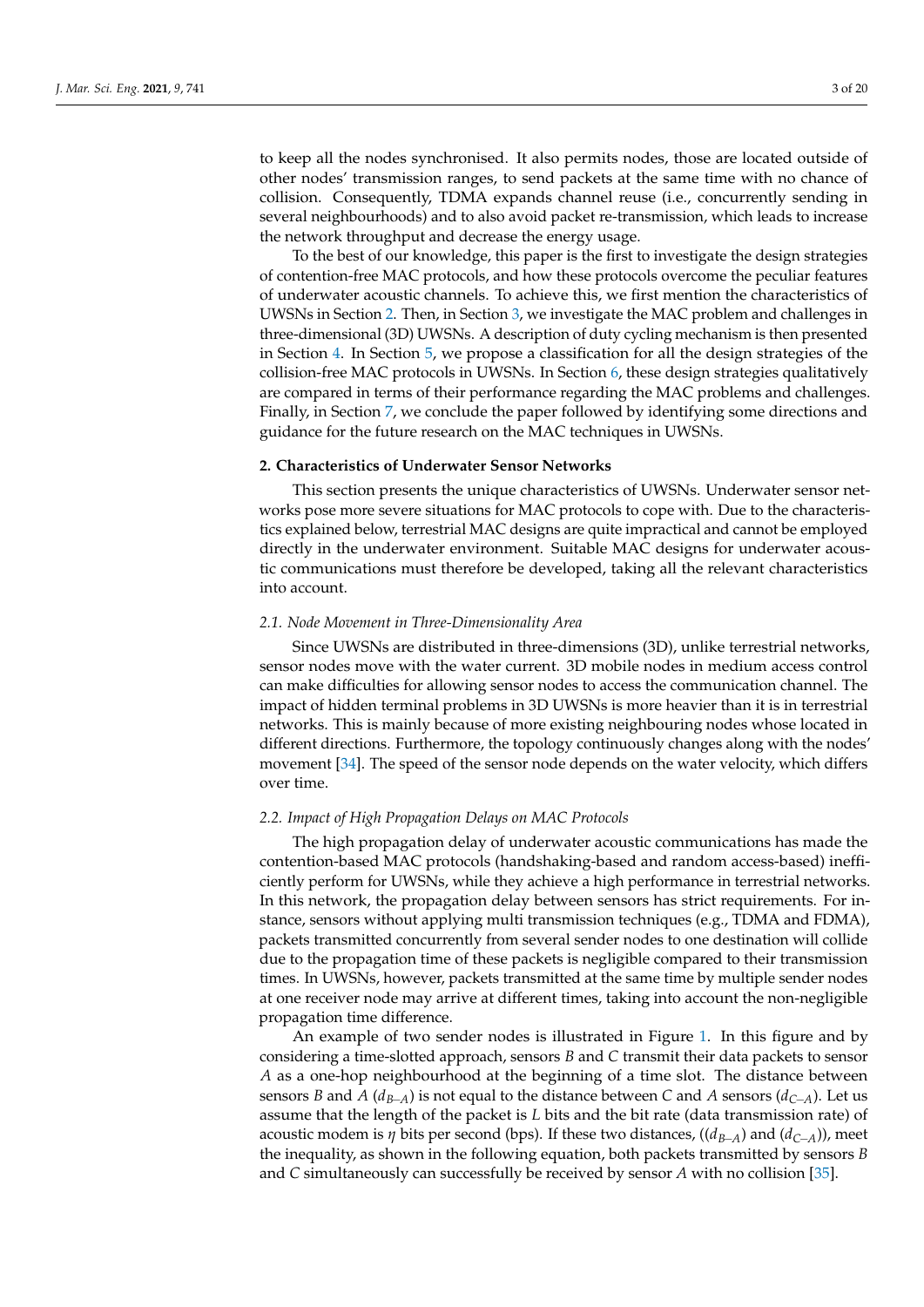$$
\triangle_d = | d_{B-A} - d_{C-A} | = | (tp_{B-A} - tp_{C-A}) v | \geq \frac{L}{\eta} v,
$$
\n(1)

where *tpB*−*<sup>A</sup>* and *tpC*−*<sup>A</sup>* are the propagation delay of their transmitted packets, sensors *B* and *C*, respectively. *υ* denotes the speed of sound in water, which is approximately 1500 m per second. By considering the typical underwater sensor network parameters, *L* = 1024 bits and *η* = 10,000 bits per second, the distance difference can be given by  $(\frac{L}{\eta}v)$  for simultaneous transmission, which is equal to 153.6 m. This means that the high propagation delay can be leveraged to enhance and improve the network throughput and the channel use (i.e., transmission data packets simultaneously in different neighbourhoods). In other words, the long propagation delay allows more than one sender nodes in a time slot to increase the performance of the network (i.e., system throughput and channel use).

<span id="page-3-0"></span>

**Figure 1.** An example of two sender nodes (*B* and *C*) simultaneously send packets to node *A* in the same time slot and their transmitted packets arrive at node *A* with no collision due to the distance differences of sender-receiver pairs.

#### *2.3. Impacts of Low Available Bandwidth on MAC Protocols*

Underwater acoustic communications have significantly been affected by high and variable propagation delays, noise, path loss, and Doppler spread (i.e., time difference fading because of the movement of a scatter or the movement of the sender and receiver or both together leading to Doppler spread). These challenges are able to determine the spatial and temporal variability of the medium channel and make the bandwidth of the underwater acoustic communications low. The available bandwidth of the underwater acoustic channel is therefore dependent on the range and the frequency [\[1\]](#page-15-0). Essentially, underwater acoustic modems perform at frequencies from a few kHz to hundreds of kHz. If the underwater network operates over some tens of kilometres in a long-range system, the available bandwidth would only be a few kHz. However, for a short-range system, operating in several tens of meters may have more than a hundred kHz of bandwidth [\[36\]](#page-17-2). In either ways, these factors result in a low bit rate. To improve the bandwidth of the underwater acoustic channel, an accurate design of MAC protocols is required for use in UWSNs [\[28\]](#page-16-19).

#### *2.4. Acoustic Noises*

Two major types of noise are considered to have a considerable impact on underwater acoustic communications; these include man-made noise and ambient noise [\[1](#page-15-0)[,7](#page-15-2)[,37\]](#page-17-3). Manmade noise is mainly caused by human activities, such as the use of pumps or shipping. Ambient noise is generated by natural occurrences such as tides and earthquakes [\[22,](#page-16-20)[38\]](#page-17-4). The sources of these noises are shipping, power plants, and turbulence [\[39\]](#page-17-5). The various sources of noise cause a lossy and noisy underwater environment, which should be considered during design planning for the MAC protocols.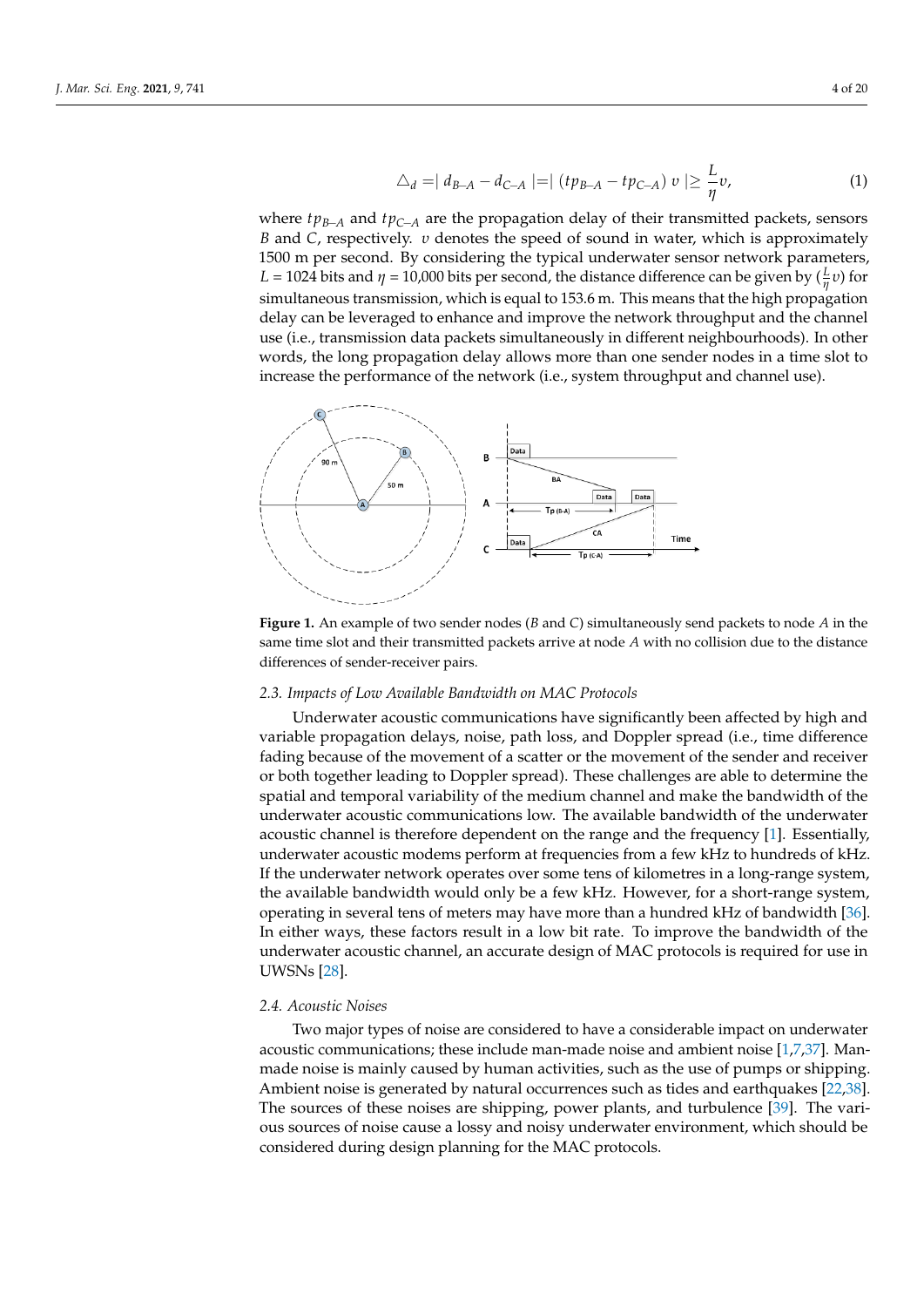## *2.5. Path Loss*

The aquatic environment has a higher probability of path loss than that of terrestrial physical layer. This phenomenon is caused by the attenuation, Doppler spreading, or geometric spreading [\[40\]](#page-17-6). The path loss can be approximated using Thorp's model [\[39](#page-17-5)[,41](#page-17-7)[,42\]](#page-17-8). More specifically, the Thorp's model is used to design the propagation of underwater acoustic communications, and to adjust the transmission power  $[41,43-46]$  $[41,43-46]$  $[41,43-46]$ . A lossy channel and the bit error rate depend on the signal frequency and traversed distance. The lossy channel or attenuation over distance *d* with the signal frequency *f* is defined as follows [\[39\]](#page-17-5):

$$
A(d, f) = A_0 d^k \alpha(f)^d,
$$
\n(2)

where  $A_0$  indicates a unit-normalizing constant and  $k$  is the geometric spreading factor, which sets to be 1.5 for practical scenarios. Moreover, the absorption coefficient  $\alpha(f)$ is determined by the Thorp's formula. The ratio of the signal power, which includes significant data, to the unwanted signal power (noise) is known as the signal-to-noise ratio (SNR). Taking into consideration the attenuation formula, the SNR over distance *d* with the signal frequency *f* can be given by [\[39\]](#page-17-5):

$$
SNR(d, f) = \frac{PR(f)}{A(d, f)PN(f)},
$$
\n(3)

where  $PN(f)$  denotes the underwater environment noise and  $PR(f)$  indicates the transmission power of the forwarding node with frequency *f* . To obtain the received signal without failure, the *SNR* at the destination should be greater than a detection threshold. The ambient noise in the aquatic environment contains four essential components of turbulence  $PN_t(f)$ , shipping  $PN_s(f)$ , waves  $PN_w(f)$ , and thermal energy  $PN_{th}(f)$ , which can be calculated as [\[43\]](#page-17-9):

$$
PN(f) = PN_t(f) + PN_s(f) + PN_w(f) + PN_{th}(f).
$$
\n(4)

These different noises are dominant in the various frequency regions in which can be affected the throughput of communication channel.

#### *2.6. High Energy Cost*

The high energy cost is caused by high and variable propagation delays, which is another major concern in underwater sensor networks since it is difficult to replace or recharge the batteries of underwater nodes. In underwater acoustic networks, a sensor consumes much more energy than what is consumed by the terrestrial nodes (i.e., the speed of underwater acoustic communication is five orders of magnitude lower than that of terrestrial radio communication) [\[47](#page-17-11)[,48\]](#page-17-12). Hence, energy efficiency is a fundamental requirement of MAC protocol designs in UWSNs [\[49\]](#page-17-13).

## <span id="page-4-0"></span>**3. Problem Definition and Challenges**

During the design phase for resource-sharing methods in underwater acoustic networks, it is essential to consider the specific features of the channel, such those discussed in Section [2.](#page-2-0) Furthermore, considering that sending mode often expend more energy than receiving mode, therefore; re-transmission and collision should be prevented in order to reduce energy usage and enhance network's fairness and throughput. These limitations have a major impact on the design of MAC protocols, mainly because of the challenges described as follows.

## *3.1. Hidden Terminal Problem*

A hidden terminal problem refers to a network node that is unaware of other nodes. Continuous communications between these nodes could result in a collision at the destination node [\[50](#page-17-14)[,51\]](#page-17-15). Figure [2](#page-5-0) has been shown how the hidden terminal problem can be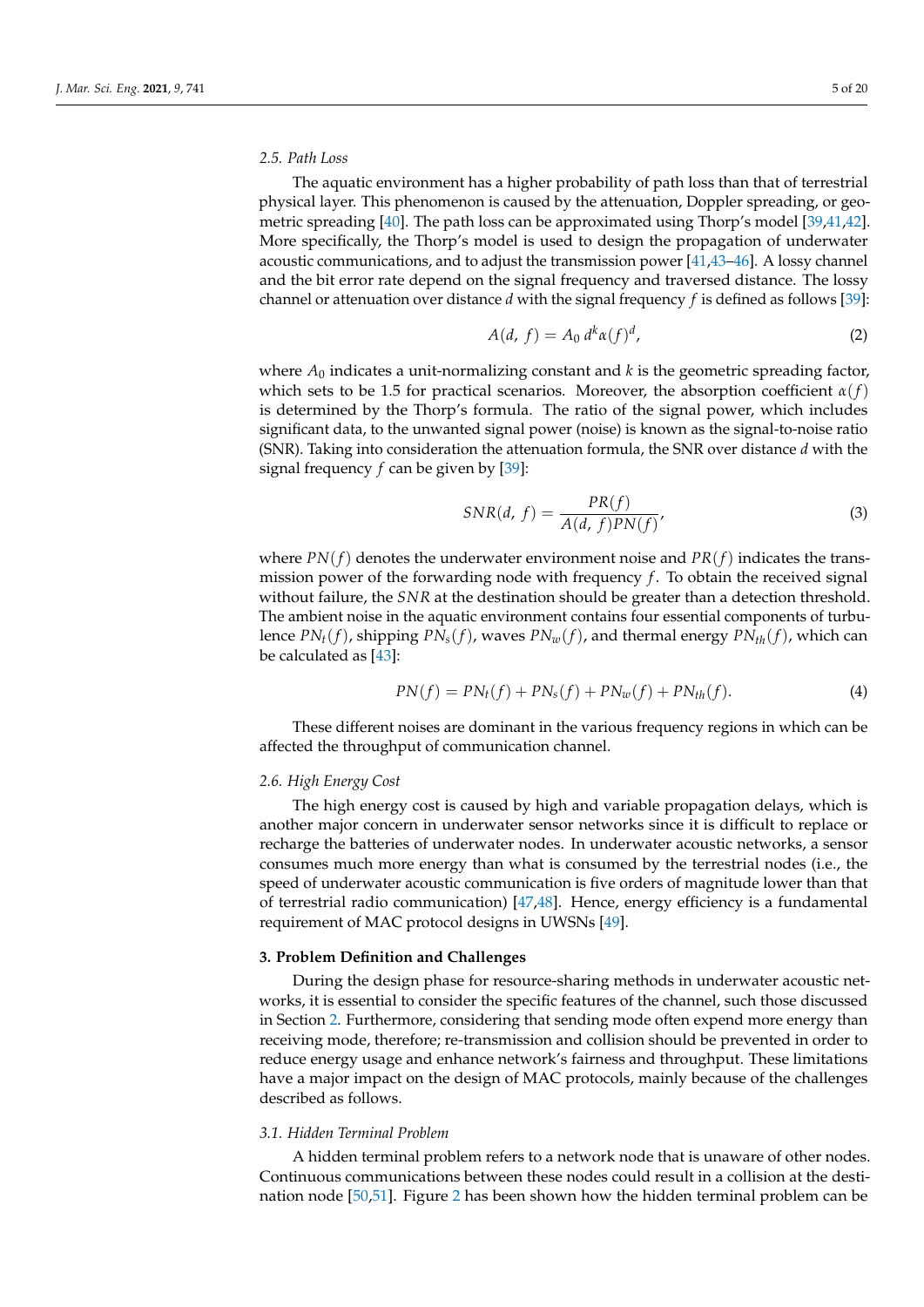occurred. In this figure, when node *A* is able to see node *B* and node *C*, but both of these nodes *B* and *C* are not able to see each other. Accordingly, sending packets from both *B* and *C* nodes could cause a collision in node *A*.

<span id="page-5-0"></span>

**Figure 2.** An example of hidden terminal problems.

#### *3.2. Exposed Terminal Problem*

The exposed terminal problem happens when a sensor is prevented by sending packets to its neighbouring sensors because it overhears with another transmission [\[36](#page-17-2)[,52\]](#page-17-16). This issue can be seen in Figure [3,](#page-5-1) where sensor *B* and *C* are within the range of sensor *A*, but sensor *D* is not. Similarly, sensor *A* and sensor *D* are within sensor *B*'s range, but sensor *C* is not. In this case, if sensor *A* needs to transmit a packet to sensor *C*, and concurrently sensor *B* seeks to send a packet to sensor *D*, both of these transmissions could occur at the same time, because of the receivers are located out of each sensor's transmission range. Hence, sensor *A* begins sending its own packet to sensor *C*, eventually sensor *B* overhears the transmission from sensor *A* and stop its transmission to sensor *D*, because sensor *B* supposes that if it continues to send its own packet, a collision will occur.

<span id="page-5-1"></span>

**Figure 3.** An example of exposed terminal problems.

## *3.3. Spatial-Temporal Uncertainty Problem*

This problem is caused by the large propagation delay of acoustic medium. It is, therefore, essential to know the location of the sensor as well as the sending time too. This problem is known as a two-dimensional uncertainty, and it is described as follows.

- If a collision occurred at the receiver node, it would be depending on the sending time and the propagation delay between the sender and the receiver sensors. This is known as a duality that differs between the sending time and the location of the sensor nodes.
- Different distances among the underwater sensor nodes leads to uncertainty based on the current channel status, and a packet collision can be occurred even if there is no other node transmitting at the same time.

Because of the long propagation delay which may cause a collision in the aquatic network, two different example will be explained in Figure [4.](#page-6-0) The first example is shown in the right hand side, where sensors *B* and *C* start sending their own packets at the same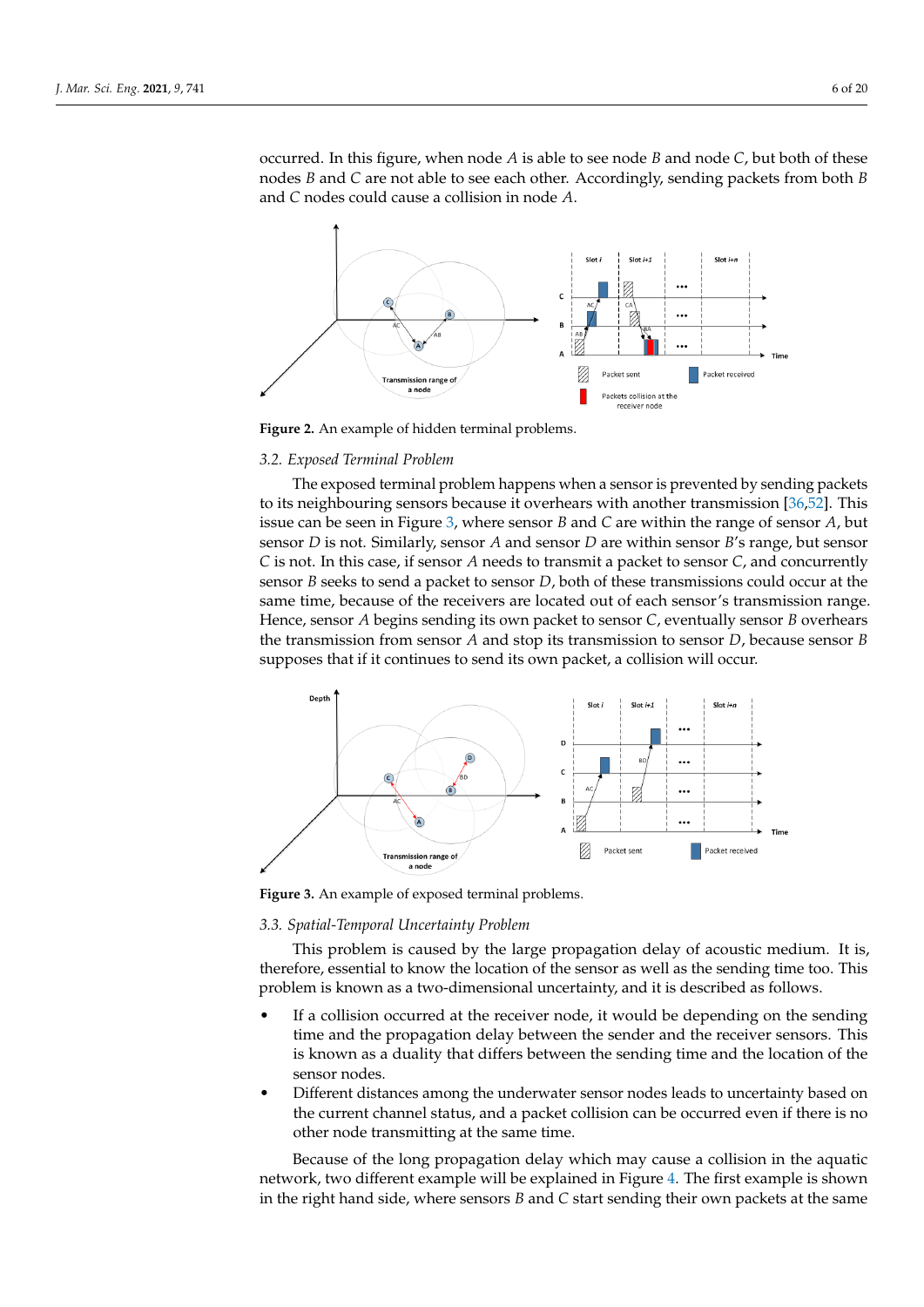time. Therefore, the reception time of these two packets will be different as the propagation delays of sensors *B* and *C* are different [\[11,](#page-16-1)[53\]](#page-17-17). The second example, as shown in the left hand side, illustrates that when both sensors *B* and *C* start sending their packets with a different times, a collision may occur at the receiver sensor node *A*.

<span id="page-6-0"></span>

**Figure 4.** How long propagation delay highly affect the underwater MAC protocol designs.

#### *3.4. Near and Far Problem*

The near and far effect is a serious design challenge for MAC protocols due to the unique characteristics of underwater acoustic channels [\[1,](#page-15-0)[4,](#page-15-3)[17\]](#page-16-4). This problem can be defined as multiple sender nodes located in different distances from a receiver node to transmit their packets. Hence, the received power for all sender nodes are not almost similar, signals from distant nodes cannot be received successfully.

This problem can be shown in Figure [5,](#page-6-1) where the distance between *A* and *C* is significantly longer than the distance between *A* and *B*. As a consequence, the destination node *A* receives different signal-to-noise ratio (SNR) levels of signals originating from each of the sender nodes, due to the high level of noise produced by sensor *B*'s signals. In this case, the transmission power of each sender node should be controlled.

<span id="page-6-1"></span>

**Figure 5.** An example of the near and far problem.

## *3.5. Synchronisation*

Time synchronisation is an important factor for many distributed MAC protocols and applications. It is considered to be one of the main challenges in the design of the MAC protocol, because the duty cycling approach in the MAC protocol is commonly dependent on the time synchronisation of the sensor nodes. Without accurate time synchronisation, the duty cycling cannot confirm the effective operation of the networks by handling the time uncertainty between the sensor nodes, because the propagation delay is much higher and changes over time [\[54](#page-17-18)[,55\]](#page-17-19). The duty cycling mechanism is fully described in the following section.

#### *3.6. Centralisation*

There are also some issues to consider regarding the scalability of the centralised solution to a high number of density, i.e., if a base station cannot collect nodes' information, global topology, and the energy as well as the time cost of letting each node knows its schedule [\[31\]](#page-16-16). Therefore, a centralised network is not suitable for UWSNs over acoustic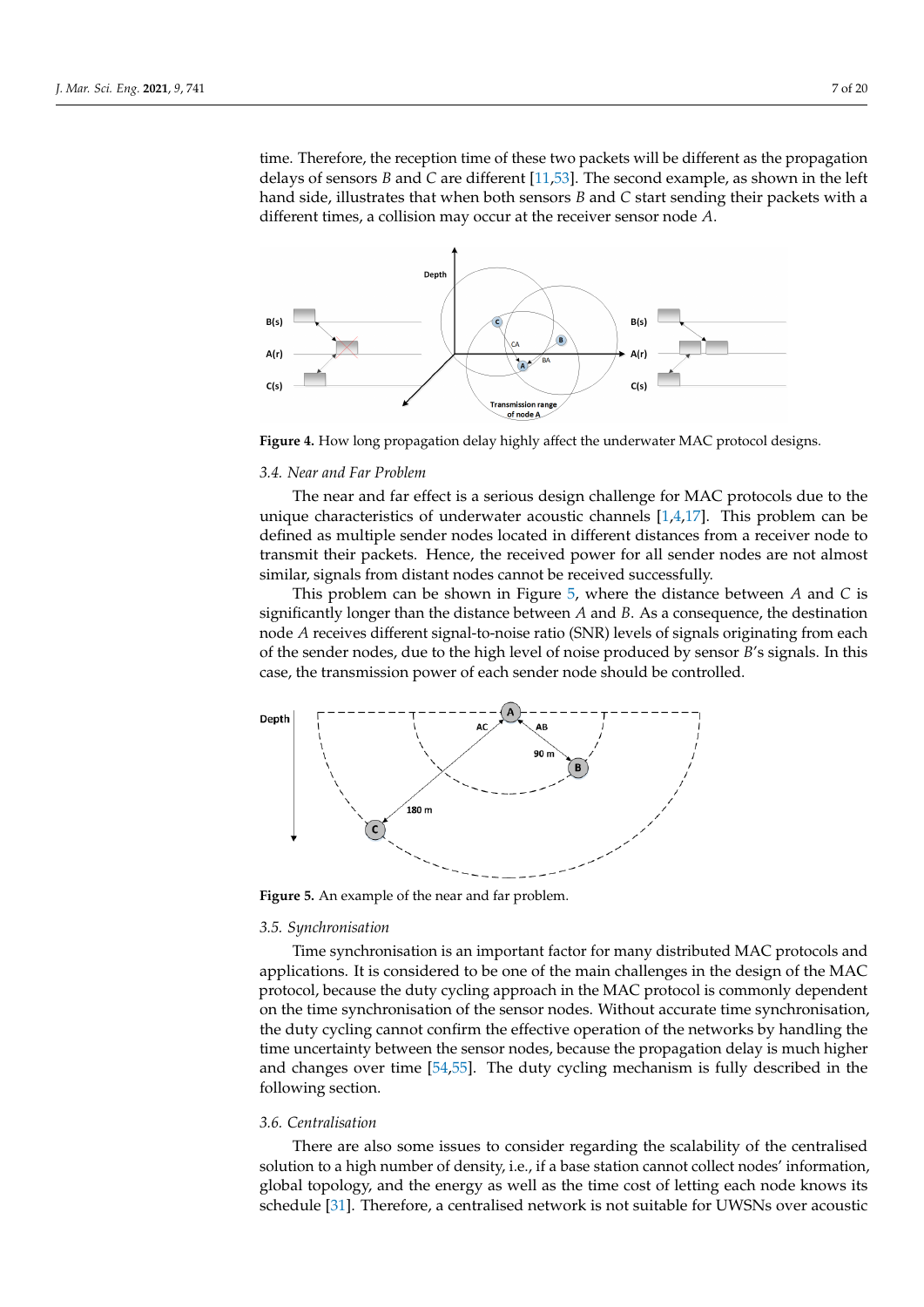channels, because communication between sensors nodes takes place via a central station. Moreover, due to the limited range of a single modem, the network cannot cover large areas [\[56\]](#page-17-20).

## <span id="page-7-0"></span>**4. Duty Cycle Mechanism**

The duty cycle operation is widely used in sensor networks in order to improve energy efficiency [\[7,](#page-15-2)[57,](#page-17-21)[58\]](#page-17-22). It is defined as the percentage of time for which a node is active in the whole operational time. Through this principle, each node periodically switches between sleeping and listening modes. In other words, nodes are sometimes awake to either send their own data packets or receive a data packet from a neighbouring node. They are asleep during the remaining times when no data transmission or reception is occurring.

Two types of duty cycle operation can be identified: slotted listening [\[59,](#page-17-23)[60\]](#page-17-24) and, low power listening [\[61\]](#page-18-0). In slotted listening, as illustrated in Figure [6a](#page-7-2), a sensor node needs to be awake during the selected slots and asleep during the remaining slots when there is no data transmission or reception. In low power listening (LPL), as depicted in Figure [6b](#page-7-2), a sensor node needs to periodically be awake during the operational time.

<span id="page-7-2"></span>



In contrast, LPL type is used for low power communication compared to slotted listing type. In other words, LPL enables radio to operate at low duty cycles. This is mainly because the duty cycle operation is commonly expressed as a percentage or a ratio. Thus, the two types of the duty cycle operation have different ratio.

## <span id="page-7-1"></span>**5. Classification of Underwater Collision-Free MAC Protocols**

The principle of the Medium Access Control (MAC) protocol is to manage and coordinate communication among nodes to access the channel. With no prior and proper management of the transmission and reception of data packets between nodes, collisions and retransmissions may occur, which will degrade the performance of the aquatic network. Since MAC protocols for terrestrial sensor networks use radio waves, underwater MAC protocols are significantly different as they mainly use acoustic waves as their communication media. The main objective of underwater MAC protocols is to consider the particular characteristics of the channel, such as high propagation delay, low data rate, and limited bandwidth, while reducing the energy cost and improving network throughput and fairness. Their design is also dependent on other factors such as scalability, reliability, and flexibility.

Due to the long propagation delay and narrow communication bandwidth in aquatic environments, the data packet transmissions consume much more energy than terrestrial networks. Because the transmission of data packets consumes more energy in UWSNs, collisions and retransmissions should be efficiently handled at the MAC layer to reduce energy consumption, and also to improve throughput and fairness across the network. However, few existing MAC protocols have attempted to reduce packet collisions and retransmissions. They have also managed to overcome conflicts between sensors and to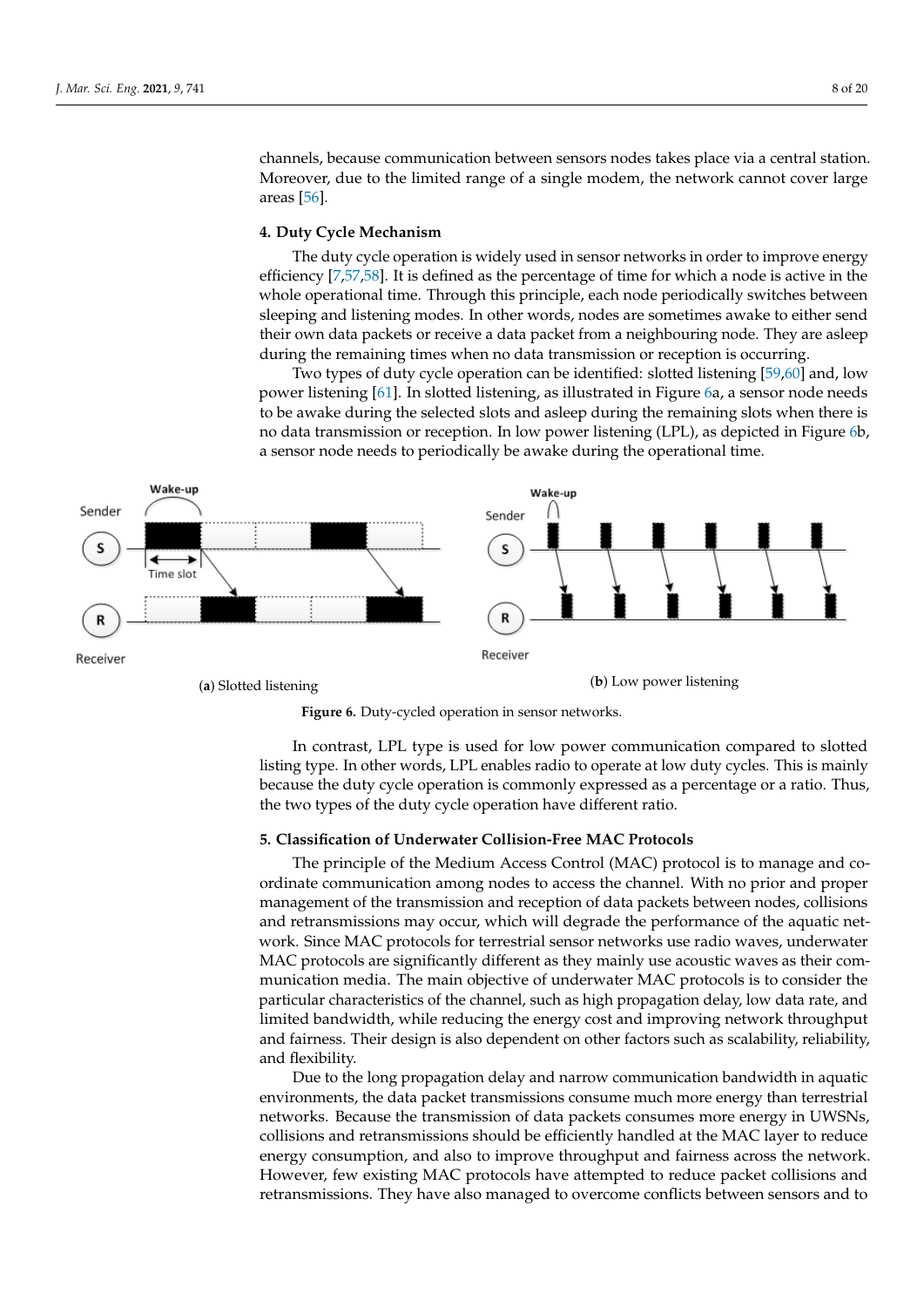cope with the specific features and problems of underwater acoustic communications. A critical challenge affecting the underwater medium is time synchronisation between nodes. Since underwater applications require long-term deployment, the network may lose synchronisation over a long period of time. Hence, new medium access control techniques are needed to avoid any clock drift that may occur between nodes. Furthermore, the protocol should adopt a distributed network architecture, which allows every node to decide by itself whether to send or receive a packet, rather than one that requires centralised control, which requires a scheduler node to configure the data scheduling and pass the control packet to its neighbourhoods.

Underwater collision-free MAC protocols can typically be classified into three categories: Code Division Multiple Access (CDMA), Frequency Division Multiple Access (FDMA), and Time Division Multiple Access (TDMA) [\[2,](#page-15-4)[16](#page-16-21)[,20,](#page-16-7)[33](#page-16-18)[,62](#page-18-1)[–66\]](#page-18-2), as depicted in Figure [7.](#page-8-0) These are now described in turn.

<span id="page-8-0"></span>

**Figure 7.** Classification of collision-free medium access control (MAC) protocols for UWSNs.

## *5.1. Code Division Multiple Access (CDMA)*

The method of CDMA allows multiple sensor nodes to operate at the same time in a particular frequency band. It is robust against frequency fading, and is able to improve network throughput. Thus, destination nodes can distinguish between signals that simultaneously transmitted by several sensor nodes, which increases channel use and decreases the need for packet retransmissions. Some variances based on code-division MAC protocols have been proposed [\[53,](#page-17-17)[67](#page-18-3)[–71\]](#page-18-4). However, this method is not appropriate for UWSNs because it is difficult to set pseudo-random codes to many sensor nodes [\[72\]](#page-18-5).

#### *5.2. Frequency Division Multiple Access (FDMA)*

The method of FDMA allows numbers of sensor nodes to use concurrently a specific sub-band, where the whole frequency band is divided into several sub-bands. Therefore, every sub-band is assigned by several sensor nodes to be used during the operational phase. The acoustic medium can only be used by those nodes until it is released. Several MAC protocols based on FDMA have been proposed [\[37,](#page-17-3)[73,](#page-18-6)[74\]](#page-18-7). Nevertheless, the narrow band of an acoustic channel results in a low throughput due to diffuse fading in underwater environments [\[56\]](#page-17-20). Hence, FDMA is not suitable and effective method for UWSNs [\[75,](#page-18-8)[76\]](#page-18-9).

#### *5.3. Time Division Multiple Access (TDMA)*

Using the TDMA technique, the medium channel is divided into several time slots. Every time slot can be assigned by several sensor nodes to operate at the same time. In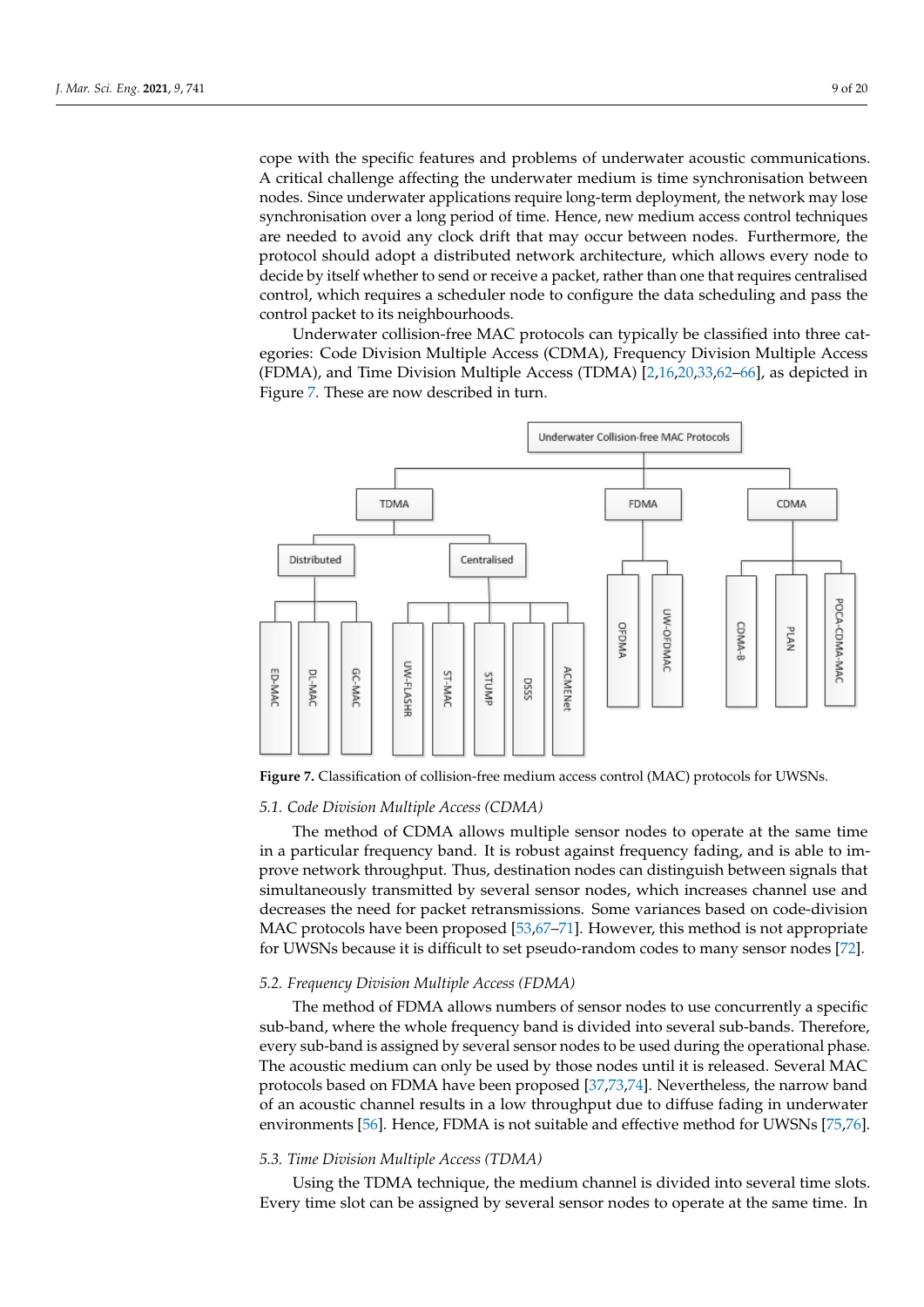this multiple access technique, all sensor node are able to periodically switch among transmission, listening, and sleeping modes. This means that multiple sensor nodes can wake-up to transmit their packets or to possibly receive a packet from neighbourhood. They are in the sleeping mode during the rest of the time slots when there are no transmission and reception packets. This technique requires all the sensor nodes in the network to be remain synchronised in order to keep reliable transmission schedules, and hence no collisions can occur [\[77\]](#page-18-10). Therefore, TDMA is the best multiple access technique among others to be used in UWSNs due to its simplicity and flexibility. In this category, the TDMA-based protocols can further be classified into two sub-categories: centralised and distributed, which are described as follows.

#### 5.3.1. Centralised

The form of centralised coordination on the network topology means a less flexible architecture. This is mainly because of a base station (i.e., a scheduler node) can control the medium access for other sensor nodes those located in its neighbourhood. MAC protocols in a centralised manner require collecting the global network's topology information, which is costly to obtain in UWSNs due to the low transmission rates and long propagation delays. Some MAC protocols based on TDMA centralised coordination have been proposed for UWSNs such as UnderWater FLASHR (UW-FLASHR) [\[78\]](#page-18-11), Spatial-Temporal MAC (ST-MAC) protocol [\[2\]](#page-15-4), Staggered TDMA Underwater MAC Protocol (STUMP) [\[8\]](#page-16-22), Acoustic Communication Monitoring of Environment Network (ACMENet) [\[79\]](#page-18-12), and Dynamic Slot Scheduling Strategy (DSSS) [\[80\]](#page-18-13).

The UW-FLASHR protocol can achieve a higher channel use than other TDMA-based protocols. ST-MAC is also a collision-free TDMA-based protocol, which constructs a conflict graph based on global topology information. To create a conflict graph, it needs to obtain the global network's topology data, which is totally expensive to gain in UWSNs because of the low transmission rates and long propagation delays. STUMP is another typical collision-free TDMA-based protocol, where the scheduling of every sensor node is fixed for the network's entire lifetime. This strategy, however, considerably reduces channel use if the nodes' traffic loads are significantly heterogeneous. A similar approach called ACMENet which divides the sensors in the network into master and slave nodes. The master node is able to collect data packets from the slave neighbouring nodes. On the one hand, ACMENet uses the long propagation delay to avoid collisions, but on the other hand, it consumes much more energy due to idle listening. Moreover, the master node consumes higher energy than slave nodes while the lifetime of their batteries is limited which is difficult to replace or recharge. DSSS is also one of the TDMA centralised protocol which aims to increase the channel use by increasing simultaneous transmissions in parallel. Nevertheless, it requires a strict synchronisation as well as considers the transmissions of sink-to-node, node-to-node, and node-to-sink.

Overall, all these collision-free TDMA scheduling MAC protocols are typically performed in a centralised manner which is not resilient to failure [\[3\]](#page-15-5). Furthermore, due to the long propagation delays usually mean that a centralised MAC protocol takes a long time to collect the global topology and transmission requests from all the sensor nodes and then to notify them of the schedule, meaning that a distributed solution is preferred.

## 5.3.2. Distributed

In this sub-category, the MAC protocol should adopt a distributed network architecture, which allows every sensor node to decide individually whether to send or receive a data packet, rather than one that requires centralised control, which needs a scheduler node to configure the data scheduling and pass the control packet to its neighbourhoods. In other words, the distributed topology means there is no a scheduler sensor node to control the medium access between neighbouring nodes. Hence, all sensors are able to asynchronously deal with data transmissions and receptions. Several TDMA-based distributed collision-free MAC protocols have been proposed such as an Efficient Depth-based MAC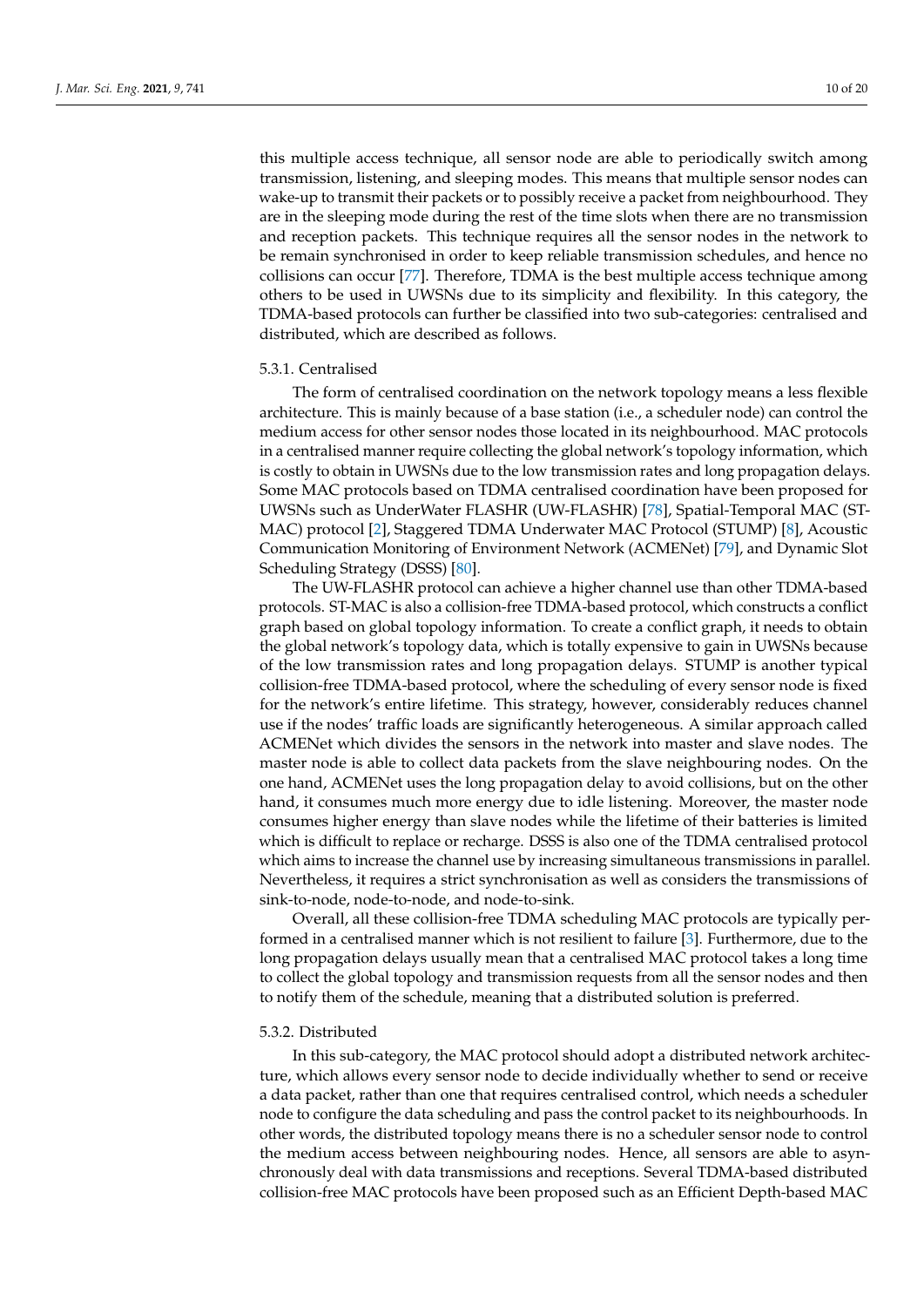protocol (ED-MAC) [\[20](#page-16-7)[,28\]](#page-16-19), a Depth-based Layering MAC protocol (DL-MAC) [\[29,](#page-16-13)[81\]](#page-18-14), and a collision-free Graph Colouring MAC protocol (GC-MAC) [\[30](#page-16-15)[,82\]](#page-18-15).

In these three MAC protocols, nodes operate in three phases in which they perform asynchronously in each phase. However, they share a common clock in order to start and end every phase at the same time. Due to the fact that there is a possibility of clock drifts, a guard time interval is being used in these three protocols' algorithms to make sure that the destination nodes are able to listen prior to the source nodes start sending [\[83\]](#page-18-16).

In terms of the performance evaluations among these three MAC protocols, an Aqua-Sim underwater simulation is used, which is an NS-2 based simulator for UWSNs [\[84\]](#page-18-17). Moreover, we define the most important metrics in medium access control protocols during this comparison study to evaluate the performance of ED-MAC, DL-MAC, and GC-MAC protocols as packet delivery ratio (PDR), throughput, and energy consumption per packet successfully received in joules.

Table [1](#page-10-0) shows the requirements and properties of each of these MAC protocols along with all of their assumptions that every protocol builds on. These MAC protocols are actually classified as a TDMA-based MAC protocols, whereas they are different in terms of the required information for the operation process [\[85\]](#page-19-0).

|                           | <b>ED-MAC</b>                     | <b>DL-MAC</b>      | <b>GC-MAC</b>      |
|---------------------------|-----------------------------------|--------------------|--------------------|
| Year                      | 2017                              | 2018               | 2018               |
| Category                  | TDMA-based                        | TDMA-based         | TDMA-based         |
| <b>TDMA</b> status        | Adaptive slotted                  | Adaptive slotted   | Adaptive slotted   |
| Schedule                  | Distributed                       | Distributed        | Distributed        |
| Synchronised              | Yes                               | Yes                | Yes                |
| <b>Clustered</b>          | No.                               | Yes                | Yes                |
| Network division          | No<br>Divided into layers         |                    | Divided into cubes |
| Priority                  | Depth-based timer<br>Degree timer |                    | Node ID            |
| neighbourhood info        | One-hop neighbours                | One-hop neighbours | Two-hop neighbours |
| Random time               | No.                               | Yes                | N <sub>o</sub>     |
| <b>GPS</b>                | No                                | No                 | Yes                |
| <b>Conflict Avoidance</b> | No                                | No                 | Yes                |
| Number of slots           | $2 \times N_{max}$                | Equal to $d_{max}$ | Fixed              |

<span id="page-10-0"></span>**Table 1.** Comparisons of TDMA-based distributed collision-free MAC protocols for UWSNs.

DL-MAC and GC-MAC protocols require network partitioning into certain layers and cubes, respectively, when being deployed, as this enhances the effectiveness of distributed network scheduling. Nonetheless, network partitions are not a requirement for ED-MAC, and its processes are not dependent on any form of clustering. On the other hand, DL-MAC and GC-MAC require these features.

During the initial stage, one-hop information needs to be collected before the scheduling stage for both ED-MAC and DL-MAC protocols. However, these protocols differ as they use different priority timers during the scheduling stage. Particularly, the timer for ED-MAC is applied to every underwater node, while reserved slots are prioritised based on the depth of the nodes. This means that a deeper node has a higher priority to reserve the first available slot time than its above neighbouring nodes during slot reservation [\[20,](#page-16-7)[28\]](#page-16-19). For DL-MAC, sensor nodes have a degree timer, which initiates the scheduling stage. A node that has more *d*-hop adjoining nodes, and this reaches more nodes within a layer and at the range of 1-hop, and is also ranked higher priority as a potential cluster head (CH). DL-MAC's timer generates every node's degree timer while using a short and, random time interval, *λ*, to distinguish between sensor nodes that have similar degrees, *d<sup>s</sup>* [\[29\]](#page-16-13).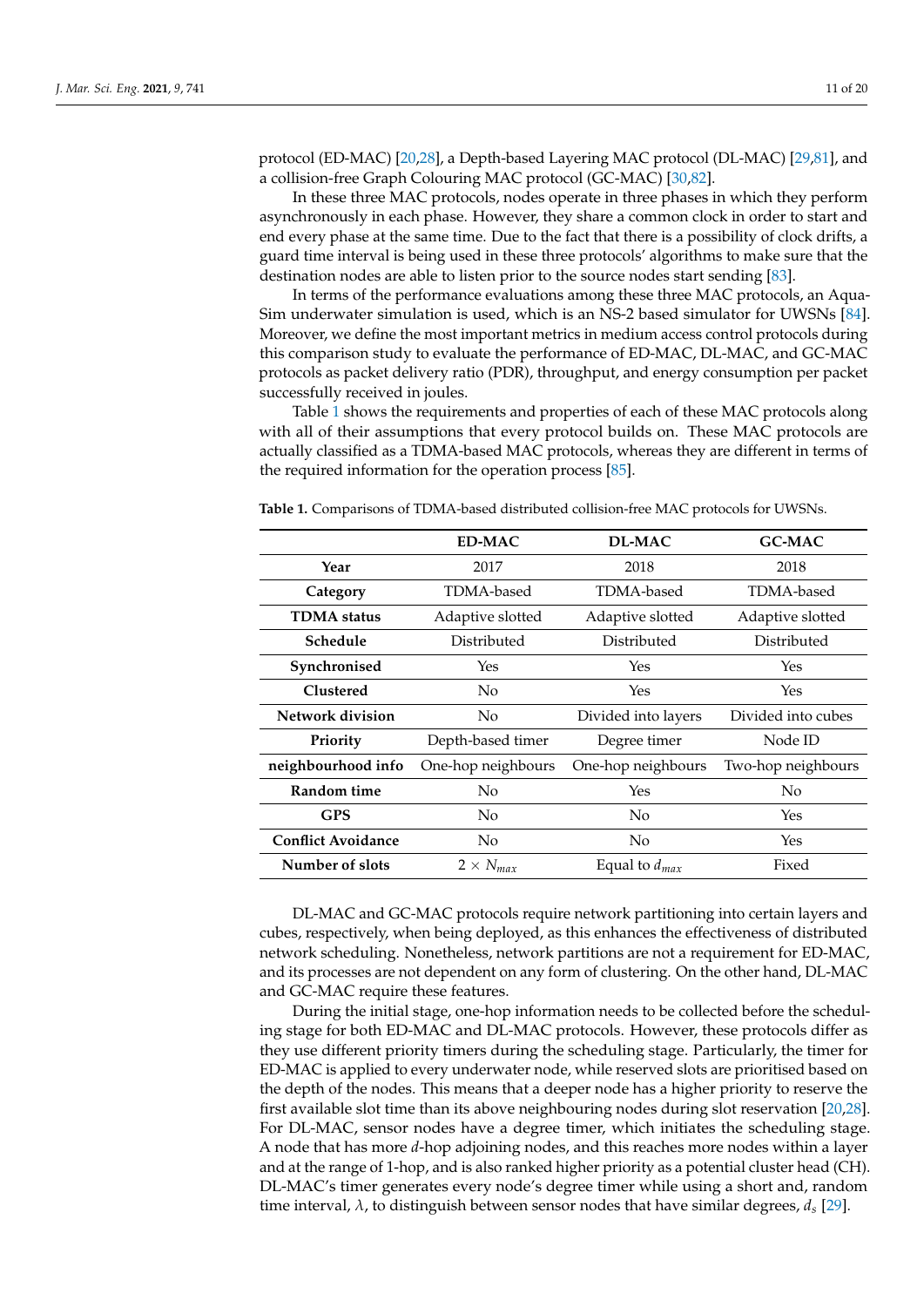In contrast, the initial stage of GC-MAC includes the collection and use of two-hop neighbouring information before the scheduling stage. The information is exchanged in this initial stage to aid with identifying any concealed terminal nodes that might not be within the two-hop neighbouring nodes. Once the sensor nodes generate their neighbouring graphs, *Ng*, the node that is closest to a pre-selected reference point, *rp*, is considered to be a CH. The CH autonomously selects its colour and assigns colours to all other one-hop neighbouring nodes independently (i.e., known as cluster members (CMs)). However, nodes placed between two cluster heads neighbours, which are located within more than two-hop neighbouring nodes, or which are not belonging to any one-hop clustering head, should select their colours separately. Therefore, node IDs with lower values are ranked higher with regard to have higher opportunity to select the first available colours between

Based on the number of slots, these protocols have their selected algorithms and assumptions, and these are used for classifying their functioning window distinctively. For instance, ED-MAC protocol has several slots that are twice the maximum number of nodes within a neighbourhood, *Nmax*. This aids with eliminating the potential for simultaneous information transmission between a sensor that is not within a one-hop neighbourhood and a node that is in the neighbourhood. However, DL-MAC protocol has an equal number of slots and the maximum number of nodes within a one-hop neighbourhood graphs, *dmax*. On the other hand, GC-MAC protocol has a certain number of slots, based on the length of the operational stage and the length of its slots. This is often equivalent to the propagation delay and the time required to ascertain that a transmission is completed before a new one starts.

Furthermore, GC-MAC is the only protocol from the above-mentioned protocols that has the phenomenon known as conflict detection (CD). The objective of CD is to identify and resolve conflicts that could occur between sensor nodes during the scheduling stage.

#### <span id="page-11-0"></span>**6. Qualitative Comparison**

other nodes.

This section contains a summary of the above MAC protocols with their different scheduling designs for underwater sensor networks, as depicted in Table [2.](#page-13-0) This table includes the most commonly used collision-free MAC protocols for UWSNs, along with their sources, classifications, and a brief description of each.

Each of these collision-free MAC protocols has its own advantages and disadvantages in various scenarios. The right choice of a MAC protocol depends on the applications, network topology, network dimensions, the expected load patterns, the node deployment model (sparse versus dense sensor networks), and the specific behaviour of energy consumption. Table [3](#page-14-1) shows the advantages and disadvantages of the above-mentioned collision-free MAC protocols. These protocols use different scheduling techniques such as scheduling-based or clustering approaches in order to avoid collisions and to conserve more energy; hence increasing the network lifetime. ED-MAC is a similar approach that uses a scheduling-based technique to achieve as many concurrent collision-free transmissions as possible in any two-hop neighbouring nodes, while DL-MAC and GC-MAC use the cluster-based technique by dividing the network into several clusters. Each cluster uses a separate transmission time to be used during the operational phase.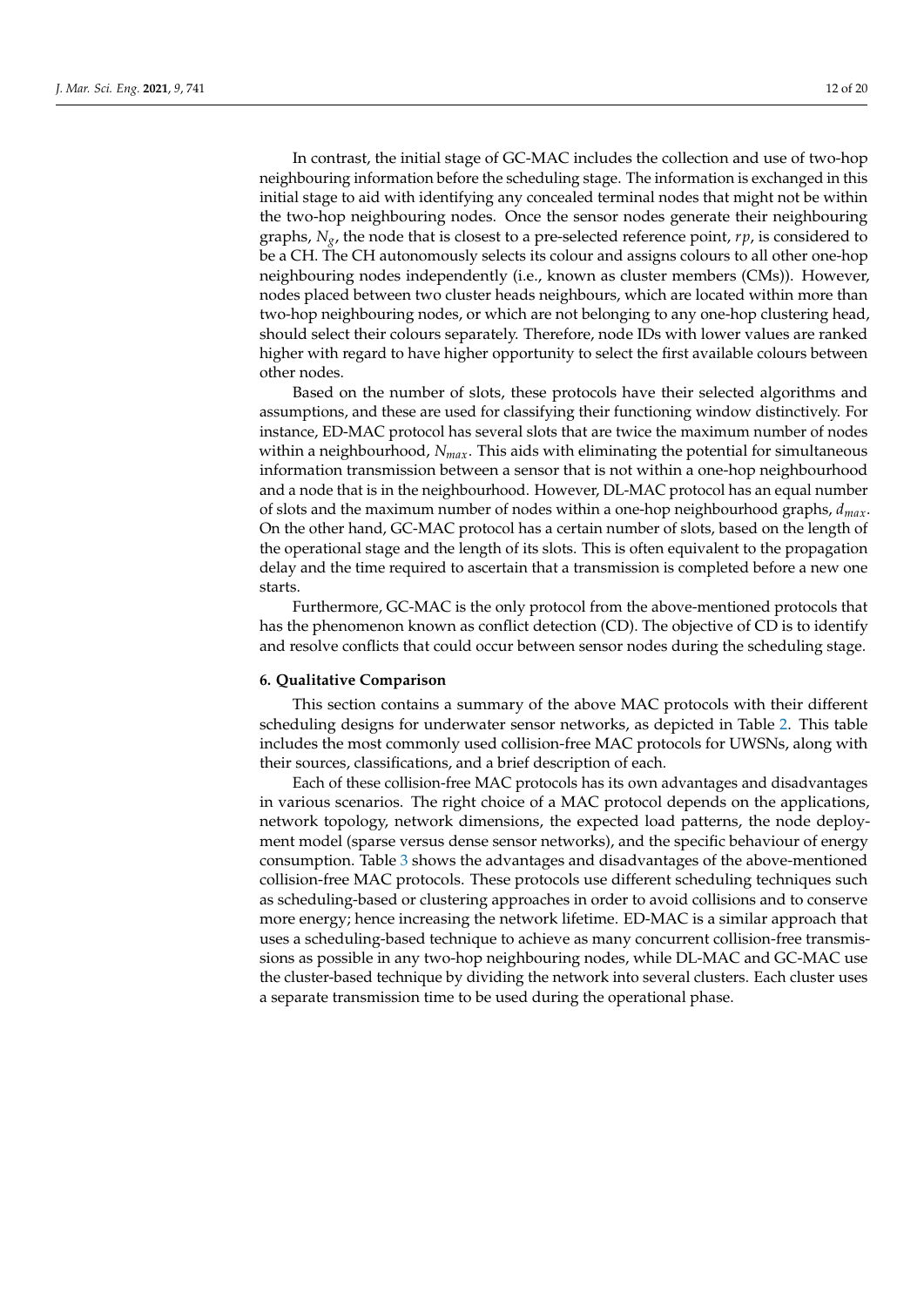| Source                | Classification            | Description                                                                                                  |
|-----------------------|---------------------------|--------------------------------------------------------------------------------------------------------------|
|                       | CDMA-based                | Use a round-robin method and CDMA technique to reduce data packets collisions.                               |
| POCA-CDMA-MAC<br>[86] | Round-robin technology    | Route (from sensors to the sink) is built in the first phase based on the sensor's position.                 |
|                       | Sender-based scheduling   | Every sensor follows the order to send its own packet in a round-robin manner.                               |
|                       | CDMA-based                | Multiple nodes need to exchange RTS/CTS dialogue with the destination node before transmission.              |
| $[70]$                | Handshake-based           | Exploit the ability of CDMA-based to receive concurrently from multi senders using various codes.            |
|                       | Receiver-based scheduling | Improve throughput while reducing packet losses arising from unsynchronised data transmissions.              |
|                       | CDMA-based                | Sensors are awake and sleep periodically in order to reduce undesirable energy consumption.                  |
| $[71]$                | Multi-hop                 | The network is classified into multiple hierarchical levels from bottom-nodes to the top-node.               |
|                       | Multi-code allocation     | Sensors located in same hierarchical level are multiplexed by means of various orthogonal codes.             |
| $[74]$                | FDMA-based                | Single-hop MAC assumption.                                                                                   |
|                       | Transmitter-based         | Based on estimating the number of contenders.                                                                |
|                       | OFDMA-based scheme        | Random back-off promotes fairness.                                                                           |
| [37, 73]              | Reservation-based         | Generates packet exchange overhead.                                                                          |
|                       | Handshake-based           | For a dynamic topology, it is not practical to schedule transmissions                                        |
|                       | Receiver-based scheduling | at each sensor node.                                                                                         |
| $[79]$                | Reservation-based         | Provides fairness and mobility support through CSMA.                                                         |
|                       | CSMA-based                | Clock synchronisation is assumed.                                                                            |
|                       | TDMA-like approach        | Sensors overhear messages to learn the transmission schedules and<br>propagation delay for their neighbours. |
| [80]                  | Reservation-based         | Receiver waits for an additional duration before replying to an RTS with CTS.                                |
|                       | Handshake-based           | Accurate timing is required among sensor nodes.                                                              |
|                       | Time-based                | Its operation depends on the estimation of the propagation delay between two nodes.                          |
|                       |                           |                                                                                                              |

**Table 2.** Summary of contention-free MAC protocols with different scheduling disciplines for underwater acoustic sensor networks.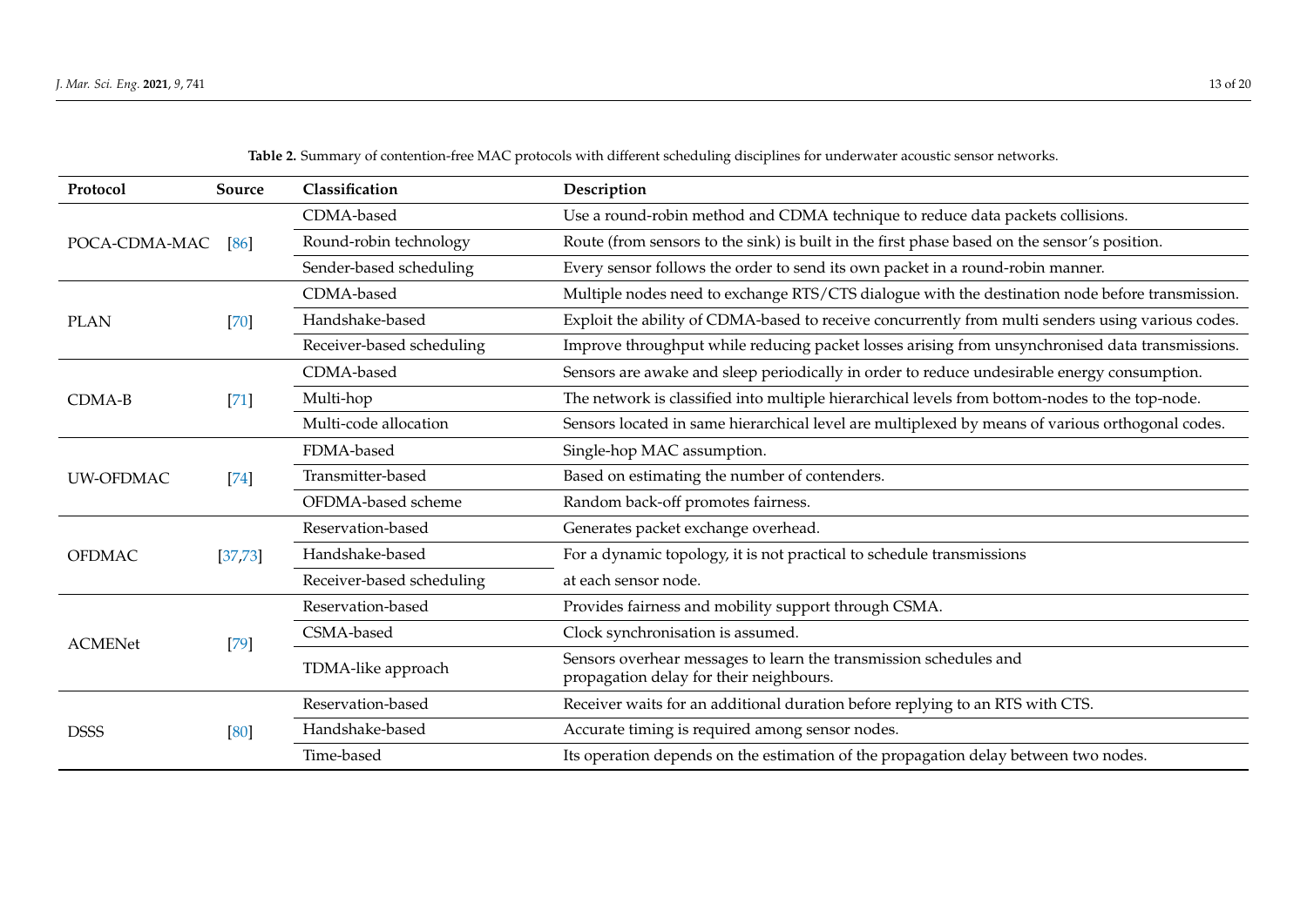<span id="page-13-0"></span>

| Protocol            | Source            | Classification                                                         | Description                                                                                                                         |
|---------------------|-------------------|------------------------------------------------------------------------|-------------------------------------------------------------------------------------------------------------------------------------|
| <b>STUMP</b>        |                   | Reservation-based                                                      | Exploit node position diversity and low propagation speed<br>to improve the channel use.                                            |
|                     | $\lceil 8 \rceil$ | TDMA-based                                                             | Through synchronisation, sensors share the estimated propagation delay<br>and time slot requirements with their two-hop neighbours. |
|                     |                   | CSMA-based                                                             | Sensors are assumed to be stationary for more accuracy.                                                                             |
| ST-MAC<br>$[2]$     |                   |                                                                        | Focused on spatial-temporal uncertainty.                                                                                            |
|                     |                   | Reservation-based                                                      | Network information is collected at the sink to schedule transmissions.                                                             |
|                     |                   |                                                                        | A centralised scheduling algorithm is used based on global topology information.                                                    |
|                     | TDMA-based        | Impairs the fairness of the network and means that some nodes starve.  |                                                                                                                                     |
| UW-FLASHR<br>$[78]$ | Reservation-based | Multiple time slots can be reserved by a single node.                  |                                                                                                                                     |
|                     | Handshake-based   | Nodes require an absolute time reference.                              |                                                                                                                                     |
|                     |                   | Time-slotted                                                           | A scheduled transmission cannot be cancelled even if another one is detected.                                                       |
| ED-MAC              |                   | Reservation-based                                                      | A packet train is formed for multiple neighbours to achieve high throughput.                                                        |
|                     | [20, 28]          | Handshake-based                                                        | Sender has to know the propagation delay from itself to all intended receivers.                                                     |
|                     |                   | MACA-based                                                             | CTS packets collide when the receivers are at the same distance from the sender.                                                    |
| DL-MAC<br>[29]      | Reservation-based | State transitions of MACA are defined according to propagation delays. |                                                                                                                                     |
|                     |                   | Handshake-based                                                        | Packets are assigned different priorities to avoid starvation in the case of                                                        |
|                     |                   | MACA-based                                                             | simultaneous transmission attempts.                                                                                                 |
| GC-MAC              |                   | Reservation-based                                                      | The transmission order is determined at the receiving side.                                                                         |
|                     | $[30]$            | Handshake-based                                                        | The receiver waits for RTS from all contenders.                                                                                     |
|                     |                   | Receiver-based scheduling                                              | Fairness is achieved at the expense of channel use.                                                                                 |

**Table 2.** *Cont.*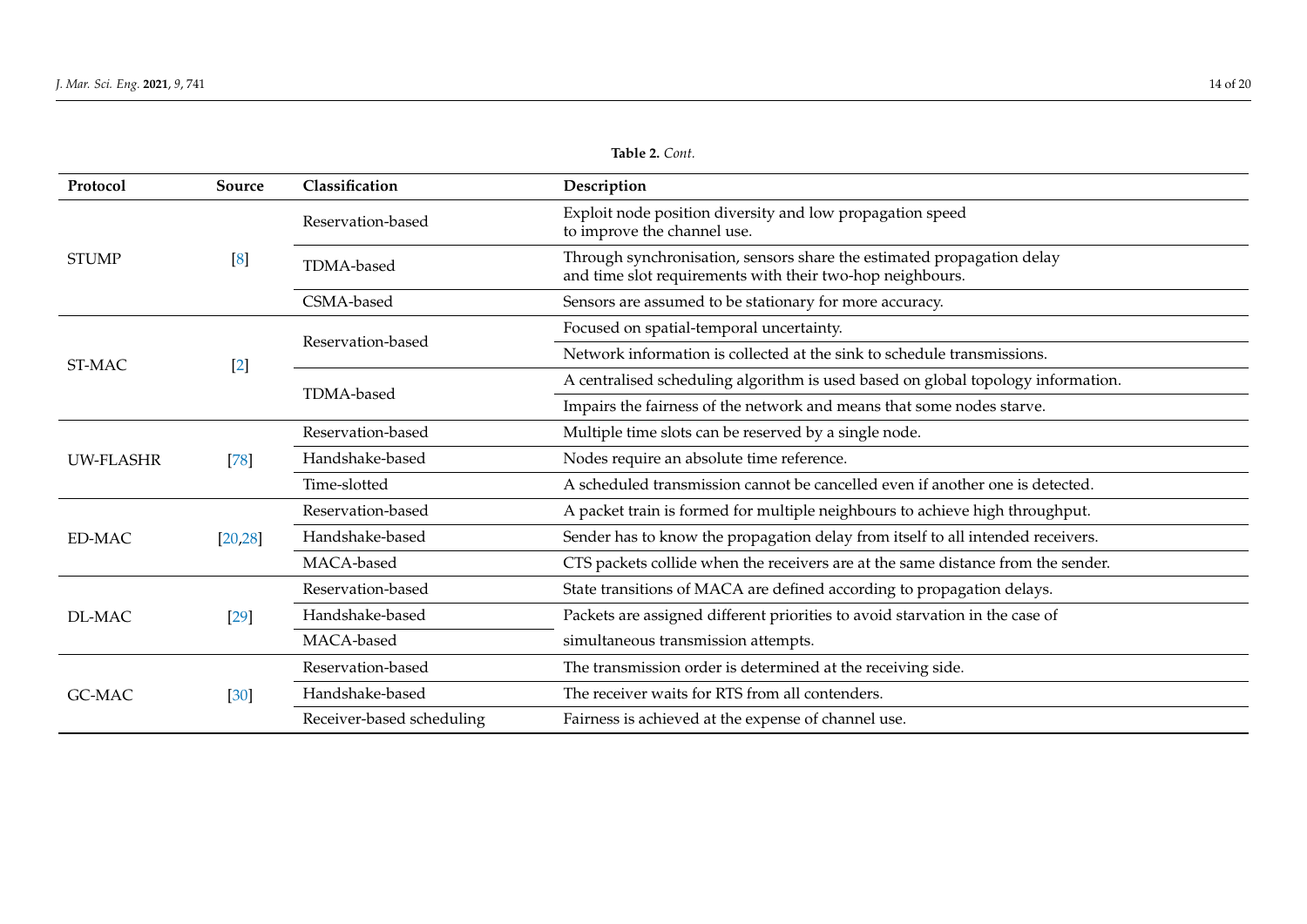<span id="page-14-1"></span>

| Protocol         | <b>Topology</b> | Advantage                                                                                                                  | Disadvantage                                                                                                          |
|------------------|-----------------|----------------------------------------------------------------------------------------------------------------------------|-----------------------------------------------------------------------------------------------------------------------|
| POCA-CDMA-MAC    | Multi-hop       | A round-robin technique is used<br>to receive multiple packets from<br>neighbours simultaneously.                          | Multiple nodes in different paths<br>transmit their packets periodically at<br>the same interval time for simplicity. |
| <b>PLAN</b>      | Distributed     | Exploit the ability of CDMA-based<br>systems to receive concurrently from<br>multiple nodes.                               | Use RTS/CTS handshaking control<br>packets which take a long time to<br>propagate in the network.                     |
| CDMA-B           | Multi-hop       | A sleeping mode is periodically used<br>in order to save energy when there is<br>no data transmission or reception.        | The performance of the network<br>is highly affected by near and far<br>problem.                                      |
| UW-OFDMAC        | Distributed     | Improve energy conservation and<br>bandwidth efficiency by adapting an<br>orthogonal FDMA MAC framework.                   | The performance of UW-OFDMAC<br>protocol is significantly affected<br>by PAPR and ISI.                                |
| <b>OFDMAC</b>    | Centralised     | Adjust the orthogonal FDMA MAC<br>framework and eliminate the hidden/<br>exposed terminal problems.                        | OFDMAC's performance is affected<br>by the diversity of frequency and<br>multi-user.                                  |
| <b>ACMENet</b>   | Centralised     | Exploit the high latency to avoid<br>collisions and provide highly efficient<br>use of the scarce network resources.       | Design for a small UWSN and high<br>energy consumption due to idle<br>listening.                                      |
| <b>DSSS</b>      | Centralised     | Simultaneous transmission by multi<br>nodes increases the channel use<br>with no chance of collision.                      | Accurate synchronisation is<br>required.                                                                              |
| <b>STUMP</b>     | Centralised     | Estimate the high latency to schedule<br>conflict transmissions without<br>requiring strict synchronisation.               | Based on its scheduling constraints,<br>some slots are not scheduled leading<br>to insufficient channel uses.         |
| ST-MAC           | Multi-hop       | Concentrate on spatial-temporal<br>uncertainty and solve the conflict<br>graph (i.e., vertex colour problem).              | It is not suitable for mobile<br>scenarios as well as the global<br>topology information is required.                 |
| <b>UW-FLASHR</b> | Centralised     | Tight clock synchronisation and<br>accurate propagation delay are not<br>required.                                         | Sensors stay awake during all the<br>established portion (i.e., second<br>part of the cycle).                         |
| ED-MAC           | Distributed     | Guarantee collision-free scheduling<br>while improving the energy<br>efficiency.                                           | Number of slots are doubled per cycle,<br>to detect two-hop horizontal nodes,<br>which reduces the channel uses.      |
| DL-MAC           | Distributed     | Lower complexity using underwater<br>features (e.g., 3D and depth of the nodes)<br>and higher reliability and flexibility. | The scheduling packet should be<br>forwarded up to $(d + 3)$ hops before<br>any of them send their packets.           |
| GC-MAC           | Distributed     | Employ the graph colouring algorithm<br>to improve a reservation-based<br>contention-free MAC protocol.                    | The location of the reference points,<br>$rp_s$ , situated in the internal cube<br>is required (e.g., using GPS).     |

**Table 3.** Comparison of different underwater collision-free MAC protocols.

## <span id="page-14-0"></span>**7. Conclusions and Open Research Issues**

From the aforementioned reviews, different design strategies of collision-free MAC protocols have comprehensively been studied to investigate how they handle the peculiar features of UWSNs such as long propagation delay, high mobility, limited bandwidth, and high bit error rate and how they also avoid any possibility of collisions. This is mainly because of that designing collision-free MAC protocols for underwater acoustic sensor networks is a critical task compared to that of terrestrial wireless sensor networks. However, most of the above-mentioned collision-free strategies are guaranteed to avoid collisions using scheduling-based or clustering approaches. A detailed comparison of different underwater collision-free MAC protocols with the respect to synchronisation, topology, scheduling disciplines, classification, advantages and disadvantages has been presented in Table [2.](#page-13-0) As summarised in Table [3,](#page-14-1) most of the contention-free MAC protocols use the features of the free distribution of the channel to fairly accessing the medium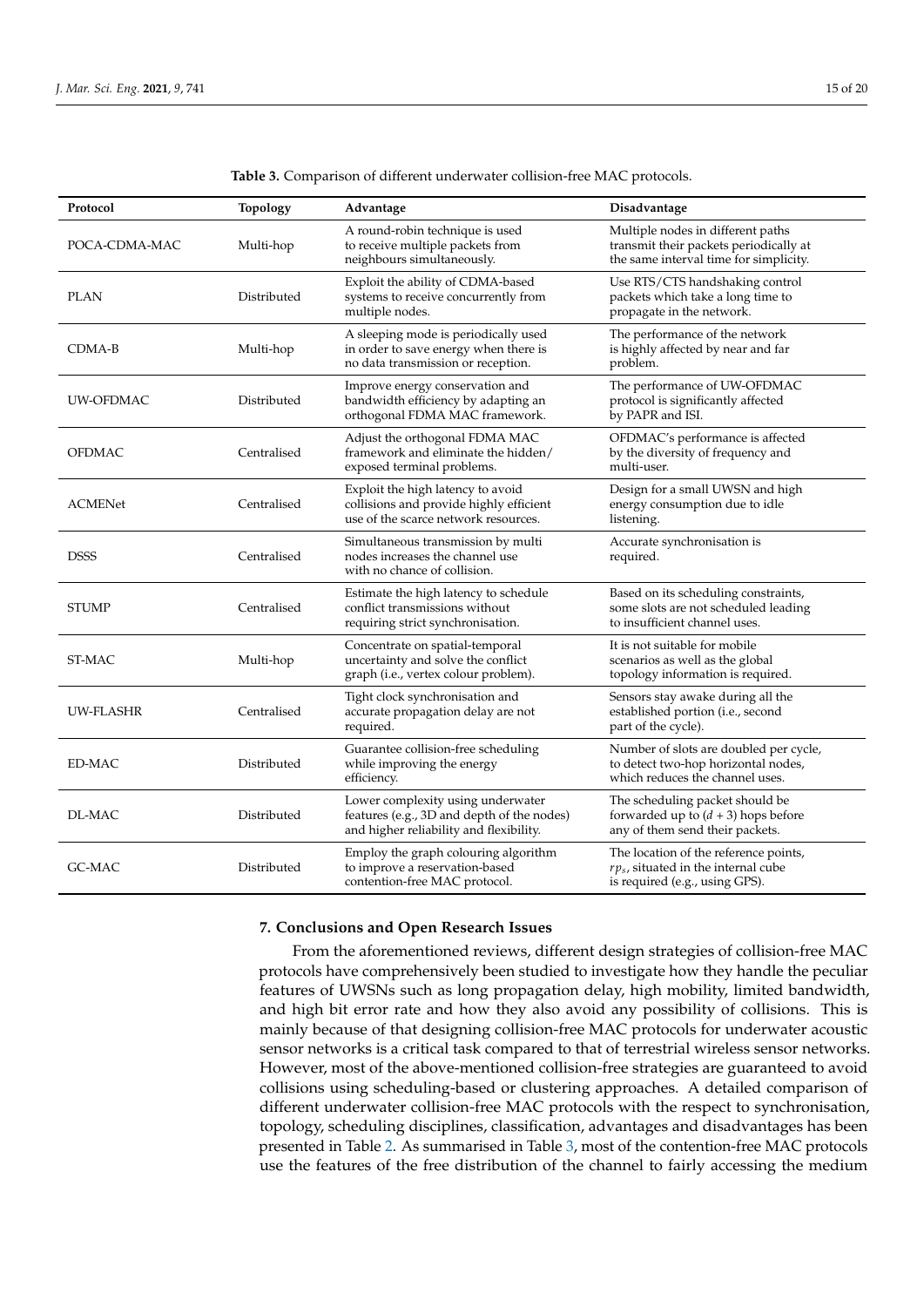and to enhance the efficiency of data packet transmission and reception as well as the energy efficiency.

The collision-free MAC protocols reviewed in this paper have widely given an overview of the current research progress on the development of the MAC protocols for the UWSNs. This survey paper shows that there is no protocol can be considered to be a perfect solution to meet all the requirements from various applications. To promote further research on the design of collision-free MAC protocols for UWSNs, we suggest the following open research issues. These are summarised below.

- A wide variety of schemes to improve underwater MAC performance have been proposed in this study. These proposals were shown to enhance the performance of the MAC protocol in different network sizes, scenarios, and applications, especially by addressing spatial-temporal uncertainty, the near-far effect, and hidden/exposed node problems. The ideas reviewed in this paper consider concepts and mechanisms that target the achievement of collision-free MAC algorithms for underwater sensor networks. Research along these lines would involve a smart MAC protocol that is able to let a sensor capture environmental characteristics with real-time predication on possible changes. This can be achieved using learning techniques, such as reinforcement learning, that solve decision problems [\[87–](#page-19-2)[89\]](#page-19-3).
- Systematic research on cross-layer designs for underwater sensor networks is vital to increase the efficiency of the MAC protocol, such as those protocols proposed particularly for cross-layer designs. They may cross either the physical or the network layers, but not both concurrently. Furthermore, they mainly concentrate on the MAC function without jointly considering other network functions for overall performance improvement, such as congestion control. A systematic design should consider all possible optimal options collectively in order to maximise performance gain [\[83,](#page-18-16)[90\]](#page-19-4).
- <span id="page-15-6"></span>• Finally, as the different ideas proposed in this study were based on different concepts and mechanisms of the MAC protocol for underwater sensor networks, an integration of their combined effects and algorithms should be attempted along with using the mobile Autonomous Underwater Vehicle (AUV) in a distributed manner in order to design effective AUV employed data-gathering schemes for time-critical scenarios [\[91](#page-19-5)[,92\]](#page-19-6).

**Funding:** This research received no external funding.

**Acknowledgments:** This research was conducted at the second year of career as an Assistant Professor at Naif Arab University for Security Sciences. Furthermore, I would like to express my sincere gratitude to Naif Arab University for Security Sciences (NAUSS) and the president of the university for his consistent support and encouragement.

**Conflicts of Interest:** The author declares no conflict of interest.

#### **References**

- <span id="page-15-0"></span>1. Akyildiz, I.F.; Pompili, D.; Melodia, T. Underwater acoustic sensor networks: Research challenges. *Ad Hoc Netw.* **2005**, *3*, 257–279. [\[CrossRef\]](http://doi.org/10.1016/j.adhoc.2005.01.004)
- <span id="page-15-4"></span>2. Hsu, C.C.; Lai, K.F.; Chou, C.F.; Lin, K.C.J. ST-MAC: Spatial-temporal mac scheduling for underwater sensor networks. In Proceedings of the IEEE INFOCOM 2009, Rio de Janeiro, Brazil, 19–25 April 2009; pp. 1827–1835.
- <span id="page-15-5"></span>3. Noh, Y.; Lee, U.; Han, S.; Wang, P.; Torres, D.; Kim, J.; Gerla, M. DOTS: A propagation delay-aware opportunistic MAC protocol for mobile underwater networks. *IEEE Trans. Mob. Comput.* **2014**, *13*, 766–782. [\[CrossRef\]](http://dx.doi.org/10.1109/TMC.2013.2297703)
- <span id="page-15-3"></span>4. Partan, J.; Kurose, J.; Levine, B.N. A survey of practical issues in underwater networks. *ACM SIGMOBILE Mob. Comput. Commun. Rev.* **2007**, *11*, 23–33. [\[CrossRef\]](http://dx.doi.org/10.1145/1347364.1347372)
- 5. Yu, H.; Yao, N.; Wang, T.; Li, G.; Gao, Z.; Tan, G. WDFAD-DBR: Weighting depth and forwarding area division DBR routing protocol for UASNs. *Ad Hoc Netw.* **2016**, *37*, 256–282. [\[CrossRef\]](http://dx.doi.org/10.1016/j.adhoc.2015.08.023)
- <span id="page-15-1"></span>6. Potter, J.; Alves, J.; Green, D.; Zappa, G.; Nissen, I.; McCoy, K. The JANUS underwater communications standard. In Proceedings of the 2014 Underwater Communications and Networking (UComms), Sestri Levante, Italy, 3–5 September 2014.
- <span id="page-15-2"></span>7. Heidemann, J.; Ye, W.; Wills, J.; Syed, A.; Li, Y. Research challenges and applications for underwater sensor networking. In Proceedings of the IEEE Wireless Communications and Networking Conference, 2006, WCNC 2006, Las Vegas, NV, USA, 3–6 April 2006; Volume 1, pp. 228–235.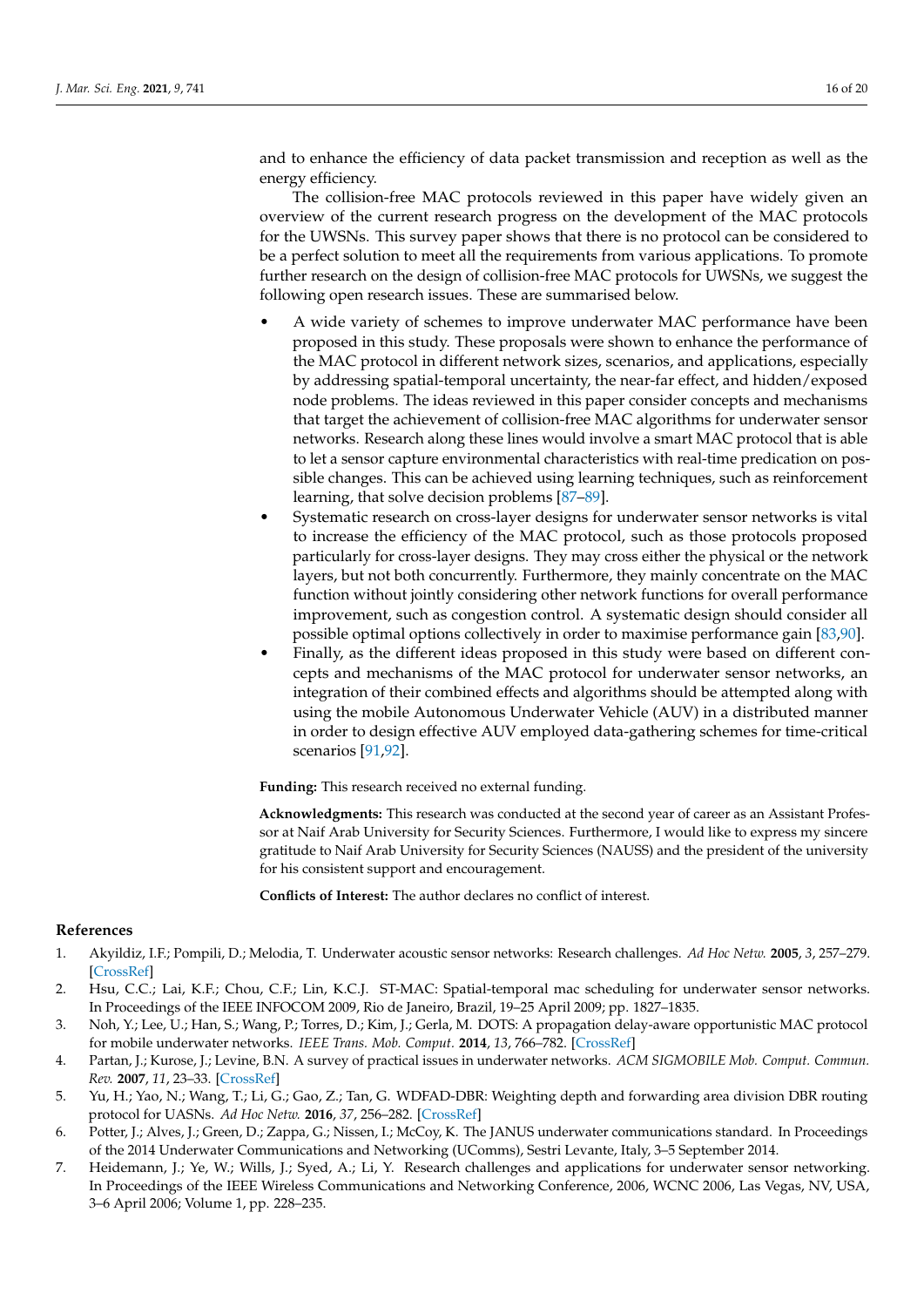- <span id="page-16-23"></span><span id="page-16-22"></span>8. Kredo, K., II; Djukic, P.; Mohapatra, P. STUMP: Exploiting position diversity in the staggered TDMA underwater MAC protocol. In Proceedings of the IEEE INFOCOM 2009, Rio de Janeiro, Brazil, 19–25 April 2009; pp. 2961–2965.
- 9. Stojanovic, M.; Preisig, J. Underwater acoustic communication channels: Propagation models and statistical characterization. *Commun. Mag.* **2009**, *47*, 84–89. [\[CrossRef\]](http://dx.doi.org/10.1109/MCOM.2009.4752682)
- <span id="page-16-24"></span><span id="page-16-0"></span>10. Luo, J.; Chen, Y.; Wu, M.; Yang, Y. A Survey of Routing Protocols for Underwater Wireless Sensor Networks. *IEEE Commun. Surv. Tutor.* **2021**, *23*, 137–160. [\[CrossRef\]](http://dx.doi.org/10.1109/COMST.2020.3048190)
- <span id="page-16-1"></span>11. Liao, W.H.; Huang, C.C. SF-MAC: A spatially fair MAC protocol for underwater acoustic sensor networks. *Sens. J.* **2012**, *12*, 1686–1694. [\[CrossRef\]](http://dx.doi.org/10.1109/JSEN.2011.2177083)
- <span id="page-16-14"></span>12. Zhu, Y.; Peng, Z.; Cui, J.H.; Chen, H. Toward practical MAC design for underwater acoustic networks. *IEEE Trans. Mob. Comput.* **2015**, *14*, 872–886. [\[CrossRef\]](http://dx.doi.org/10.1109/TMC.2014.2330299)
- <span id="page-16-2"></span>13. Lee, U.; Wang, P.; Noh, Y.; Vieira, L.F.; Gerla, M.; Cui, J.H. Pressure routing for underwater sensor networks. In Proceedings of the 2010 Proceedings IEEE INFOCOM, San Diego, CA, USA, 14–19 March 2010; pp. 1–9.
- <span id="page-16-3"></span>14. Zhou, Z.; Peng, Z.; Cui, J.H.; Shi, Z.; Bagtzoglou, A. Scalable localization with mobility prediction for underwater sensor networks. *IEEE Trans. Mob. Comput.* **2011**, *10*, 335–348. [\[CrossRef\]](http://dx.doi.org/10.1109/TMC.2010.158)
- 15. Cheng, W.; Teymorian, A.Y.; Ma, L.; Cheng, X.; Lu, X.; Lu, Z. Underwater localization in sparse 3D acoustic sensor networks. In Proceedings of the IEEE INFOCOM 2008—The 27th Conference on Computer Communications, Phoenix, AZ, USA, 13–18 April 2008; pp. 236–240.
- <span id="page-16-21"></span>16. Alfouzan, F.; Shahrabi, A.; Ghoreyshi, S.M.; Boutaleb, T. Performance comparison of sender-based and receiver-based scheduling mac protocols for underwater sensor networks. In Proceedings of the 2016 19th International Conference on Network-Based Information Systems (NBiS), Ostrava, Czech Republic, 7–9 September 2016; pp. 99–106.
- <span id="page-16-4"></span>17. Chen, K.; Ma, M.; Cheng, E.; Yuan, F.; Su, W. A survey on MAC protocols for underwater wireless sensor networks. *Commun. Surv. Tutor.* **2014**, *16*, 1433–1447. [\[CrossRef\]](http://dx.doi.org/10.1109/SURV.2014.013014.00032)
- <span id="page-16-25"></span><span id="page-16-5"></span>18. Fazel, F.; Fazel, M.; Stojanovic, M. Random access compressed sensing for energy-efficient underwater sensor networks. *IEEE J. Sel. Areas Commun.* **2011**, *29*, 1660–1670. [\[CrossRef\]](http://dx.doi.org/10.1109/JSAC.2011.110915)
- <span id="page-16-26"></span><span id="page-16-6"></span>19. Luo, J.; Fan, L.; Wu, S.; Yan, X. Research on Localization Algorithms Based on Acoustic Communication for Underwater Sensor Networks. *Sensors* **2018**, *18*, 67. [\[CrossRef\]](http://dx.doi.org/10.3390/s18010067)
- <span id="page-16-27"></span><span id="page-16-7"></span>20. Alfouzan, F.; Shahrabi, A.; Ghoreyshi, S.M.; Boutaleb, T. Efficient depth-based scheduling MAC protocol for underwater sensor networks. In Proceedings of the 2017 Ninth International Conference on Ubiquitous and Future Networks (ICUFN), Milan, Italy, 4–7 July 2017; pp. 827–832.
- <span id="page-16-8"></span>21. Climent, S.; Sanchez, A.; Capella, J.V.; Meratnia, N.; Serrano, J.J. Underwater acoustic wireless sensor networks: Advances and future trends in physical, MAC and routing layers. *Sensors* **2014**, *14*, 795–833. [\[CrossRef\]](http://dx.doi.org/10.3390/s140100795)
- <span id="page-16-20"></span>22. Akyildiz, I.F.; Pompili, D.; Melodia, T. Challenges for efficient communication in underwater acoustic sensor networks. *ACM Sigbed Rev.* **2004**, *1*, 3–8. [\[CrossRef\]](http://dx.doi.org/10.1145/1121776.1121779)
- <span id="page-16-9"></span>23. Lanbo, L.; Shengli, Z.; Jun-Hong, C. Prospects and problems of wireless communication for underwater sensor networks. *Wirel. Commun. Mob. Comput.* **2008**, *8*, 977–994. [\[CrossRef\]](http://dx.doi.org/10.1002/wcm.654)
- <span id="page-16-10"></span>24. Han, Y.; Fei, Y. A delay-aware probability-based MAC protocol for underwater acoustic sensor networks. In Proceedings of the 2015 International Conference on Computing, Networking and Communications (ICNC), Garden Grove, CA, USA, 16–19 February 2015; pp. 938–944.
- 25. Wei, X.; Guo, H.; Wang, X.; Wang, X.; Wang, C.; Guizani, M.; Du, X. A Co-Design-Based Reliable Low-Latency and Energy-Efficient Transmission Protocol for UWSNs. *Sensors* **2020**, *20*, 6370. [\[CrossRef\]](http://dx.doi.org/10.3390/s20216370) [\[PubMed\]](http://www.ncbi.nlm.nih.gov/pubmed/33171680)
- <span id="page-16-11"></span>26. Siwach, V.; Sehrawat, H.; Singh, Y. Energy-Efficient Schemes in Underwater Wireless Sensor Network: A Review. *Comput. Methods Data Eng.* **2021**, 495–510.
- <span id="page-16-12"></span>27. Zhu, Y.; Jiang, Z.; Peng, Z.; Zuba, M.; Cui, J.H.; Chen, H. Toward practical MAC design for underwater acoustic networks. In Proceedings of the 2013 Proceedings IEEE INFOCOM, Turin, Italy, 14–19 April 2013; pp. 683–691.
- <span id="page-16-19"></span>28. Alfouzan, F.; Shahrabi, A.; Ghoreyshi, S.; Boutaleb, T. An Efficient Scalable Scheduling MAC Protocol for Underwater Sensor Networks. *Sensors* **2018**, *18*, 2806. [\[CrossRef\]](http://dx.doi.org/10.3390/s18092806) [\[PubMed\]](http://www.ncbi.nlm.nih.gov/pubmed/30149652)
- <span id="page-16-13"></span>29. Alfouzan, F.; Shahrabi, A.; Ghoreyshi, S.M.; Boutaleb, T. An Energy-conserving Depth-based Layering MAC Protocol for Underwater Sensor Networks. In Proceedings of the 2018 IEEE 88th Vehicular Technology Conference (VTC-Fall), Chicago, IL, USA, 27–30 August 2018; pp. 1–6.
- <span id="page-16-15"></span>30. Alfouzan, F.; Shahrabi, A.; Ghoreyshi, S.M.; Boutaleb, T. Graph Colouring MAC Protocol for Underwater Sensor Networks. In Proceedings of the 2018 IEEE 32nd International Conference on Advanced Information Networking and Applications (AINA), Krakow, Poland, 16–18 May 2018; pp. 120–127.
- <span id="page-16-16"></span>31. Zhu, Y.; Le, S.N.; Peng, Z.; Cui, J.H. *DOS: Distributed on-Demand Scheduling for High Performance MAC in Underwater Acoustic Networks*; Tech. Rep. UbiNet-TR13-07; Computer Science and Engineering Department University of Connecticut: Storrs, CT, USA, 2013.
- <span id="page-16-17"></span>32. Pompili, D.; Melodia, T.; Akyildiz, I.F. A CDMA-based medium access control for underwater acoustic sensor networks. *IEEE Trans. Wirel. Commun.* **2009**, *8*, 1899–1909. [\[CrossRef\]](http://dx.doi.org/10.1109/TWC.2009.080195)
- <span id="page-16-18"></span>33. Xie, P.; Cui, J.H. R-MAC: An energy-efficient MAC protocol for underwater sensor networks. In Proceedings of the International Conference on Wireless Algorithms, Systems and Applications (WASA 2007), Chicago, IL, USA, 1–3 August 2007; pp. 187–198.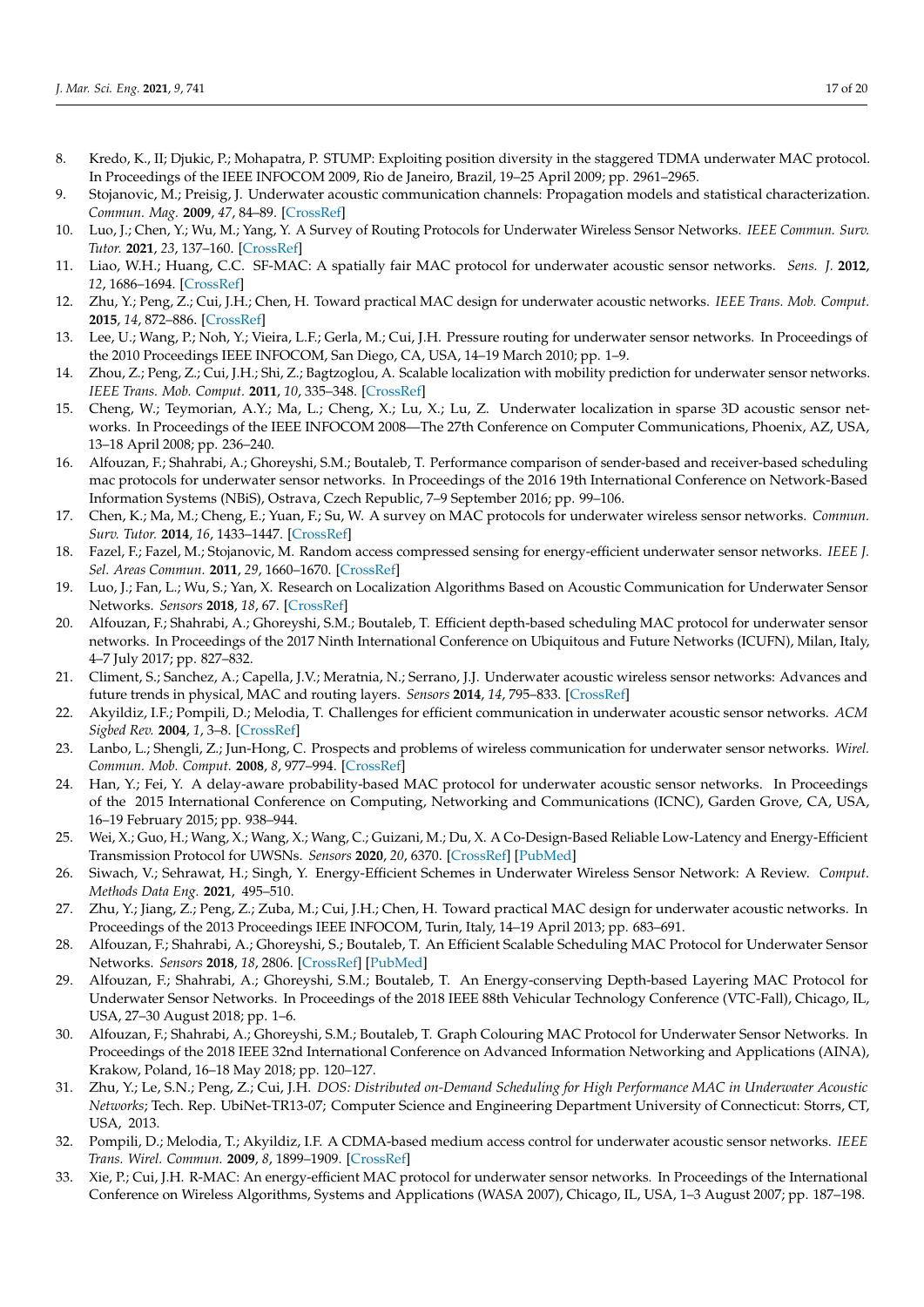- <span id="page-17-25"></span><span id="page-17-0"></span>34. Caruso, A.; Paparella, F.; Vieira, L.F.M.; Erol, M.; Gerla, M. The meandering current mobility model and its impact on underwater mobile sensor networks. In Proceedings of the IEEE INFOCOM 2008—The 27th Conference on Computer Communication, Phoenix, AZ, USA, 13–18 April 2008; pp. 221–225.
- <span id="page-17-1"></span>35. Han, Y.; Fei, Y. DAP-MAC: A delay-aware probability-based MAC protocol for underwater acoustic sensor networks. *Ad Hoc Netw.* **2016**, *48*, 80–92. [\[CrossRef\]](http://dx.doi.org/10.1016/j.adhoc.2016.05.003)
- <span id="page-17-2"></span>36. Jiang, S. State-of-the-art medium access control (MAC) protocols for underwater acoustic networks: A survey based on a MAC reference model. *IEEE Commun. Surv. Tutor.* **2018**, *20*, 1. [\[CrossRef\]](http://dx.doi.org/10.1109/COMST.2017.2768802)
- <span id="page-17-3"></span>37. Khalil, I.M.; Gadallah, Y.; Hayajneh, M.; Khreishah, A. An adaptive OFDMA-based MAC protocol for underwater acoustic wireless sensor networks. *Sensors* **2012**, *12*, 8782–8805. [\[CrossRef\]](http://dx.doi.org/10.3390/s120708782) [\[PubMed\]](http://www.ncbi.nlm.nih.gov/pubmed/23012517)
- <span id="page-17-4"></span>38. Preisig, J. Acoustic propagation considerations for underwater acoustic communications network development. *ACM SIGMOBILE Mob. Comput. Commun. Rev.* **2007**, *11*, 2–10. [\[CrossRef\]](http://dx.doi.org/10.1145/1347364.1347370)
- <span id="page-17-5"></span>39. Stojanovic, M. On the relationship between capacity and distance in an underwater acoustic communication channel. *ACM SIGMOBILE Mob. Comput. Commun. Rev.* **2007**, *11*, 34–43. [\[CrossRef\]](http://dx.doi.org/10.1145/1347364.1347373)
- <span id="page-17-6"></span>40. Ghoreyshi, S.M.; Shahrabi, A.; Boutaleb, T. Void-handling techniques for routing protocols in underwater sensor networks: Survey and challenges. *IEEE Commun. Surv. Tutor.* **2017**, *19*, 800–827. [\[CrossRef\]](http://dx.doi.org/10.1109/COMST.2017.2657881)
- <span id="page-17-7"></span>41. Ghoreyshi, S.M.; Shahrabi, A.; Boutaleb, T. A novel cooperative opportunistic routing scheme for underwater sensor networks. *Sensors* **2016**, *16*, 297. [\[CrossRef\]](http://dx.doi.org/10.3390/s16030297)
- <span id="page-17-8"></span>42. Casari, P.; Tomasi, B.; Zorzi, M. A comparison between the tone-lohi and slotted fama mac protocols for underwater networks. In Proceedings of the OCEANS 2008, Quebec City, QC, Canada, 15–18 September 2008; pp. 1–8.
- <span id="page-17-9"></span>43. Yu, H.; Yao, N.; Liu, J. An adaptive routing protocol in underwater sparse acoustic sensor networks. *Ad Hoc Netw.* **2015**, *34*, 121–143. [\[CrossRef\]](http://dx.doi.org/10.1016/j.adhoc.2014.09.016)
- 44. Coutinho, R.W.; Boukerche, A.; Vieira, L.F.; Loureiro, A.A. A novel void node recovery paradigm for long-term underwater sensor networks. *Ad Hoc Netw.* **2015**, *34*, 144–156. [\[CrossRef\]](http://dx.doi.org/10.1016/j.adhoc.2015.01.012)
- 45. Khan, J.U.; Cho, H.S. A distributed data-gathering protocol using AUV in underwater sensor networks. *Sensors* **2015**, *15*, 19331– 19350. [\[CrossRef\]](http://dx.doi.org/10.3390/s150819331)
- <span id="page-17-10"></span>46. Brekhovskikh, L.M.; Lysanov, Y.P.; Lysanov, J.P. *Fundamentals of Ocean Acoustics*; Springer Science & Business Media: New York, NY, USA, 2003.
- <span id="page-17-11"></span>47. Rodoplu, V.; Park, M.K. An energy-efficient MAC protocol for underwater wireless acoustic networks. In Proceedings of the OCEANS 2005 MTS/IEEE, Washington, DC, USA, 17–23 September 2005; pp. 1198–1203.
- <span id="page-17-12"></span>48. Ghoreyshi, S.M.; Shahrabi, A.; Boutaleb, T. An opportunistic void avoidance routing protocol for underwater sensor networks. In Proceedings of the 2016 IEEE 30th International Conference on Advanced Information Networking and Applications (AINA), Crans-Montana, Switzerland, 23–25 March 2016; pp. 316–323.
- <span id="page-17-13"></span>49. Kredo, K.B., II; Mohapatra, P. A hybrid medium access control protocol for underwater wireless networks. In Proceedings of the Second Workshop on Underwater Networks, Montreal, QC, Canada, 14 September 2007; ACM: New York, NY, USA, 2007; pp. 33–40.
- <span id="page-17-14"></span>50. Fan, G.; Chen, H.; Xie, L.; Wang, K. A hybrid reservation-based MAC protocol for underwater acoustic sensor networks. *Ad Hoc Netw.* **2013**, *11*, 1178–1192. [\[CrossRef\]](http://dx.doi.org/10.1016/j.adhoc.2013.01.002)
- <span id="page-17-15"></span>51. Dang, D.N.M.; Nguyen, V.; Le, H.T.; Hong, C.S.; Choe, J. An efficient multi-channel MAC protocol for wireless ad hoc networks. *Ad Hoc Netw.* **2016**, *44*, 46–57. [\[CrossRef\]](http://dx.doi.org/10.1016/j.adhoc.2016.02.013)
- <span id="page-17-16"></span>52. Su, Y.; Zhu, Y.; Mo, H.; Cui, J.H.; Jin, Z. A joint power control and rate adaptation MAC protocol for underwater sensor networks. *Ad Hoc Netw.* **2015**, *26*, 36–49. [\[CrossRef\]](http://dx.doi.org/10.1016/j.adhoc.2014.10.014)
- <span id="page-17-17"></span>53. Chen, H.; Fan, G.; Xie, L.; Cui, J.H. A Hybrid Path-Oriented Code Assignment CDMA-Based MAC Protocol for Underwater Acoustic Sensor Networks. *Sensors* **2013**, *13*, 15006–15025. [\[CrossRef\]](http://dx.doi.org/10.3390/s131115006) [\[PubMed\]](http://www.ncbi.nlm.nih.gov/pubmed/24193100)
- <span id="page-17-18"></span>54. Li, Z.; Guo, Z.; Hong, F.; Hong, L. E 2 DTS: An energy efficiency distributed time synchronization algorithm for underwater acoustic mobile sensor networks. *Ad Hoc Netw.* **2013**, *11*, 1372–1380. [\[CrossRef\]](http://dx.doi.org/10.1016/j.adhoc.2011.03.008)
- <span id="page-17-19"></span>55. Syed, A.A.; Heidemann, J.S. Time Synchronization for High Latency Acoustic Networks. In Proceedings of the IEEE INFOCOM 2006, 25TH IEEE International Conference on Computer Communications, Barcelona, Spain, 23–29 April 2006; Volume 6, pp. 1–12.
- <span id="page-17-20"></span>56. Sozer, E.M.; Stojanovic, M.; Proakis, J.G. Underwater acoustic networks. *IEEE J. Ocean. Eng.* **2000**, *25*, 72–83. [\[CrossRef\]](http://dx.doi.org/10.1109/48.820738)
- <span id="page-17-21"></span>57. Park, M.K.; Rodoplu, V. UWAN-MAC: An energy-efficient MAC protocol for underwater acoustic wireless sensor networks. *J. Ocean. Eng.* **2007**, *32*, 710–720. [\[CrossRef\]](http://dx.doi.org/10.1109/JOE.2007.899277)
- <span id="page-17-22"></span>58. Anastasi, G.; Conti, M.; Di Francesco, M.; Passarella, A. Energy conservation in wireless sensor networks: A survey. *Ad Hoc Netw.* **2009**, *7*, 537–568. [\[CrossRef\]](http://dx.doi.org/10.1016/j.adhoc.2008.06.003)
- <span id="page-17-23"></span>59. Tseng, Y.C.; Hsu, C.S.; Hsieh, T.Y. Power-saving protocols for IEEE 802.11-based multi-hop ad hoc networks. *Comput. Netw.* **2003**, *43*, 317–337. [\[CrossRef\]](http://dx.doi.org/10.1016/S1389-1286(03)00284-6)
- <span id="page-17-24"></span>60. Zheng, R.; Hou, J.C.; Sha, L. Asynchronous wakeup for ad hoc networks. In Proceedings of the 4th ACM International Symposium on Mobile ad Hoc Networking & Computing, Annapolis, MD, USA, 1–3 June 2003; ACM: New York, NY, USA, 2003; pp. 35–45.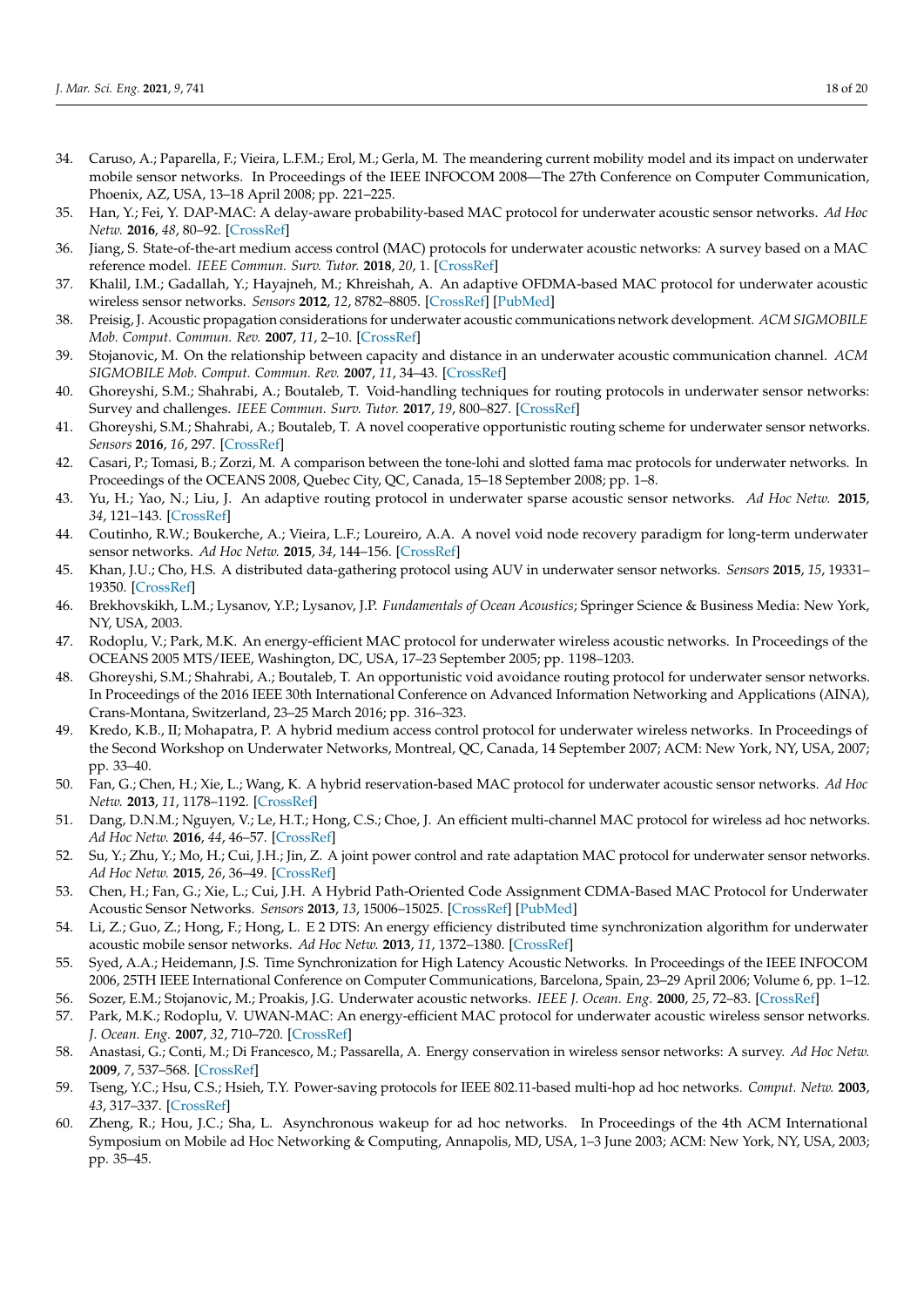- <span id="page-18-19"></span><span id="page-18-18"></span><span id="page-18-0"></span>61. Polastre, J.; Hill, J.; Culler, D. Versatile low power media access for wireless sensor networks. In Proceedings of the 2nd International Conference on Embedded Networked Sensor Systems, Baltimore, MD, USA, 3–5 November 2004; ACM: New York, NY, USA, 2004; pp. 95–107.
- <span id="page-18-1"></span>62. Hsu, C.C.; Kuo, M.S.; Chou, C.F.; Lin, K.C.J. The elimination of spatial-temporal uncertainty in underwater sensor networks. *IEEE/ACM Trans. Netw.* **2013**, *21*, 1229–1242. [\[CrossRef\]](http://dx.doi.org/10.1109/TNET.2012.2220155)
- 63. Hong, L.; Hong, F.; Guo, Z.; Li, Z. ECS: Efficient communication scheduling for underwater sensor networks. *Sensors* **2011**, *11*, 2920–2938. [\[CrossRef\]](http://dx.doi.org/10.3390/s110302920)
- <span id="page-18-21"></span>64. Zheng, J.; Jamalipour, A. *Wireless Sensor Networks: A Networking Perspective*; John Wiley & Sons: Hoboken, NJ, USA, 2009.
- 65. Xu, M.; Liu, G.; Guan, J. Towards a secure medium access control protocol for cluster-based underwater wireless sensor networks. *Int. J. Distrib. Sens. Netw.* **2015**, *2015*, 40. [\[CrossRef\]](http://dx.doi.org/10.1155/2015/325474)
- <span id="page-18-20"></span><span id="page-18-2"></span>66. Tracy, L.T.; Roy, S. A reservation MAC protocol for ad-hoc underwater acoustic sensor networks. In Proceedings of the Third ACM International Workshop on Underwater Networks, San Francisco, CA, USA, 15 September 2008; ACM: New York, NY, USA, 2008; pp. 95–98.
- <span id="page-18-3"></span>67. Sozer, E.; Proakis, J.; Stojanovic, R.; Rice, J.; Benson, A.; Hatch, M. Direct sequence spread spectrum based modem for under water acoustic communication and channel measurements. In Proceedings of the Oceans'99, MTS/IEEE, Riding the Crest into the 21st Century, Conference and Exhibition, Conference Proceedings (IEEE Cat. No.99CH37008), Seattle, WA, USA, 13–16 September 1999; Volume 1, pp. 228–233.
- 68. Freitag, L.; Stojanovic, M.; Singh, S.; Johnson, M. Analysis of channel effects on direct-sequence and frequency-hopped spread-spectrum acoustic communication. *IEEE J. Ocean. Eng.* **2001**, *26*, 586–593. [\[CrossRef\]](http://dx.doi.org/10.1109/48.972098)
- <span id="page-18-24"></span>69. Kalofonos, D.N.; Stojanovic, M.; Proakis, J.G. Performance of adaptive MC-CDMA detectors in rapidly fading Rayleigh channels. *IEEE Trans. Wirel. Commun.* **2003**, *2*, 229–239. [\[CrossRef\]](http://dx.doi.org/10.1109/TWC.2003.808960)
- 70. Tan, H.X.; Seah, W.K. Distributed CDMA-based MAC protocol for underwater sensor networks. In Proceedings of the 32nd IEEE Conference on Local Computer Networks (LCN 2007), Dublin, Ireland, 15–18 October 2007; pp. 26–36.
- <span id="page-18-23"></span><span id="page-18-22"></span><span id="page-18-4"></span>71. Kim, J.P.; Lee, J.W.; Jang, Y.S.; Son, K.; Cho, H.S. A CDMA-based MAC protocol in tree-topology for underwater acoustic sensor networks. In Proceedings of the 2009 International Conference on Advanced Information Networking and Applications Workshops, Bradford, UK, 26–29 May 2009; pp. 1166–1171.
- <span id="page-18-5"></span>72. Stojanovic, M.; Freitag, L. Multichannel detection for wideband underwater acoustic CDMA communications. *IEEE J. Ocean. Eng.* **2006**, *31*, 685–695. [\[CrossRef\]](http://dx.doi.org/10.1109/JOE.2006.880389)
- <span id="page-18-6"></span>73. Hayajneh, M.; Khalil, I.; Gadallah, Y. An OFDMA-based MAC protocol for underwater acoustic wireless sensor networks. In Proceedings of the 2009 International Conference on Wireless Communications and Mobile Computing: Connecting the World Wirelessly, Leipzig, Germany, 21–24 June 2009; ACM: New York, NY, USA, 2009; pp. 810–814.
- <span id="page-18-7"></span>74. Bouabdallah, F.; Boutaba, R. A Distributed OFDMA Medium Access Control for Underwater Acoustic Sensors Networks. In Proceedings of the 2011 IEEE International Conference on Communications (ICC), Kyoto, Japan, 5–9 June 2011; pp. 1–5.
- <span id="page-18-8"></span>75. Proakis, J.G.; Rice, J.A.; Sozer, E.M.; Stojanovic, M. Shallow-Water Acoustic Networks. *Wiley Encycl. Telecommun.* **2003**, *39*, 114–119.
- <span id="page-18-9"></span>76. Qin, Z.; Sun, Y.; Sun, L.; Shu, L.; Wang, L.; Zhang, W.; Lu, B. A Joint Duty Cycle and Network Coding MAC Protocol for Underwater Wireless Sensor Networks. In Proceedings of the 2016 25th International Conference on Computer Communication and Networks (ICCCN), Waikoloa, HI, USA, 1–4 August 2016; pp. 1–9.
- <span id="page-18-10"></span>77. Van Hoesel, L.; Nieberg, T.; Kip, H.; Havinga, P.J. Advantages of a TDMA based, energy-efficient, self-organizing MAC protocol for WSNs. In Proceedings of the V2004 IEEE 59th Vehicular Technology Conference. VTC 2004-Spring (IEEE Cat. No.04CH37514), Milan, Italy, 17–19 May 2004; Volume 3, pp. 1598–1602.
- <span id="page-18-11"></span>78. Yackoski, J.; Shen, C.C. UW-FLASHR: Achieving high channel utilization in a time-based acoustic MAC protocol. In Proceedings of the Third ACM International Workshop on Underwater Networks, San Francisco, CA, USA, 15 September 2008; ACM: New York, NY, USA, 2008; pp. 59–66.
- <span id="page-18-12"></span>79. Acar, G.; Adams, A. ACMENet: An underwater acoustic sensor network protocol for real-time environmental monitoring in coastal areas. *Proc. Radar Sonar Navig.* **2006**, *153*, 365–380. [\[CrossRef\]](http://dx.doi.org/10.1049/ip-rsn:20045060)
- <span id="page-18-13"></span>80. Chen, Y.D.; Lien, C.Y.; Chuang, S.W.; Shih, K.P. DSSS: A TDMA-based MAC protocol with dynamic slot scheduling strategy for underwater acoustic sensor networks. In Proceedings of the OCEANS 2011 IEEE-Spain, Santander, Spain, 6–9 June 2011; pp. 1–6.
- <span id="page-18-14"></span>81. Alfouzan, F.; Shahrabi, A.; Ghoreyshi, S.M.; Boutaleb, T. An Energy-conserving Collision-free MAC Protocol for Underwater Sensor Networks. *IEEE Access* **2019**, *7*, 27155–27171. [\[CrossRef\]](http://dx.doi.org/10.1109/ACCESS.2019.2901646)
- <span id="page-18-15"></span>82. Alfouzan, F.; Shahrabi, A.; Ghoreyshi, S.M.; Boutaleb, T. A Collision-Free Graph Colouring MAC Protocol for Underwater Sensor Networks. *IEEE Access* **2019**, *7*, 39862–39878. [\[CrossRef\]](http://dx.doi.org/10.1109/ACCESS.2019.2906555)
- <span id="page-18-16"></span>83. Alfouzan, F.A.; Ghoreyshi, S.M.; Shahrabi, A.; Ghahroudi, M.S. An AUV-Aided Cross-Layer Mobile Data Gathering Protocol for Underwater Sensor Networks. *Sensors* **2020**, *20*, 4813. [\[CrossRef\]](http://dx.doi.org/10.3390/s20174813)
- <span id="page-18-17"></span>84. Xie, P.; Zhou, Z.; Peng, Z.; Yan, H.; Hu, T.; Cui, J.H.; Shi, Z.; Fei, Y.; Zhou, S. Aqua-Sim: An NS-2 based simulator for underwater sensor networks. In Proceedings of the OCEANS, MTS/IEEE Biloxi-Marine Technology for Our Future: Global and Local Challenges, Biloxi, MS, USA, 26–29 October 2009; pp. 1–7.